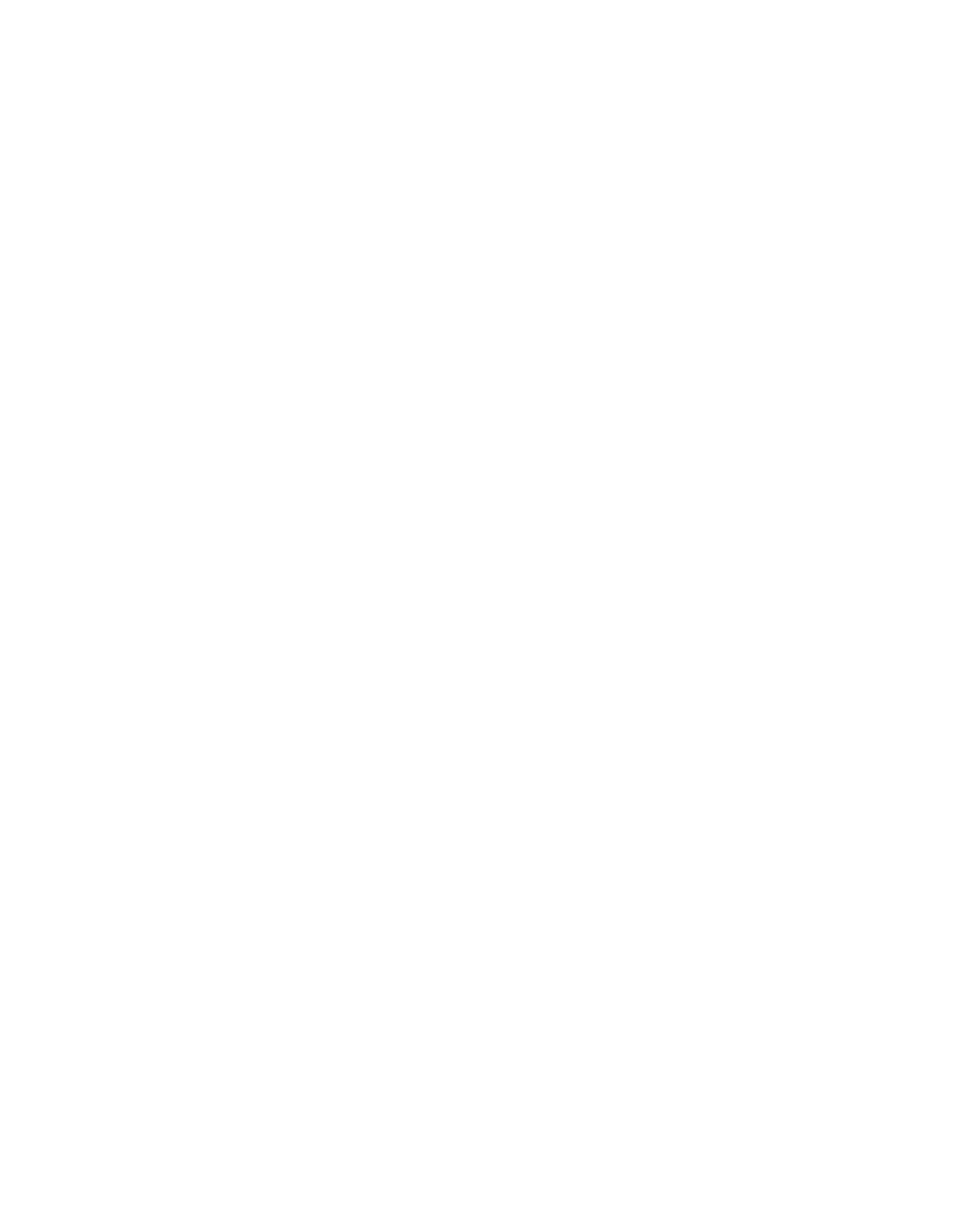## **Contents**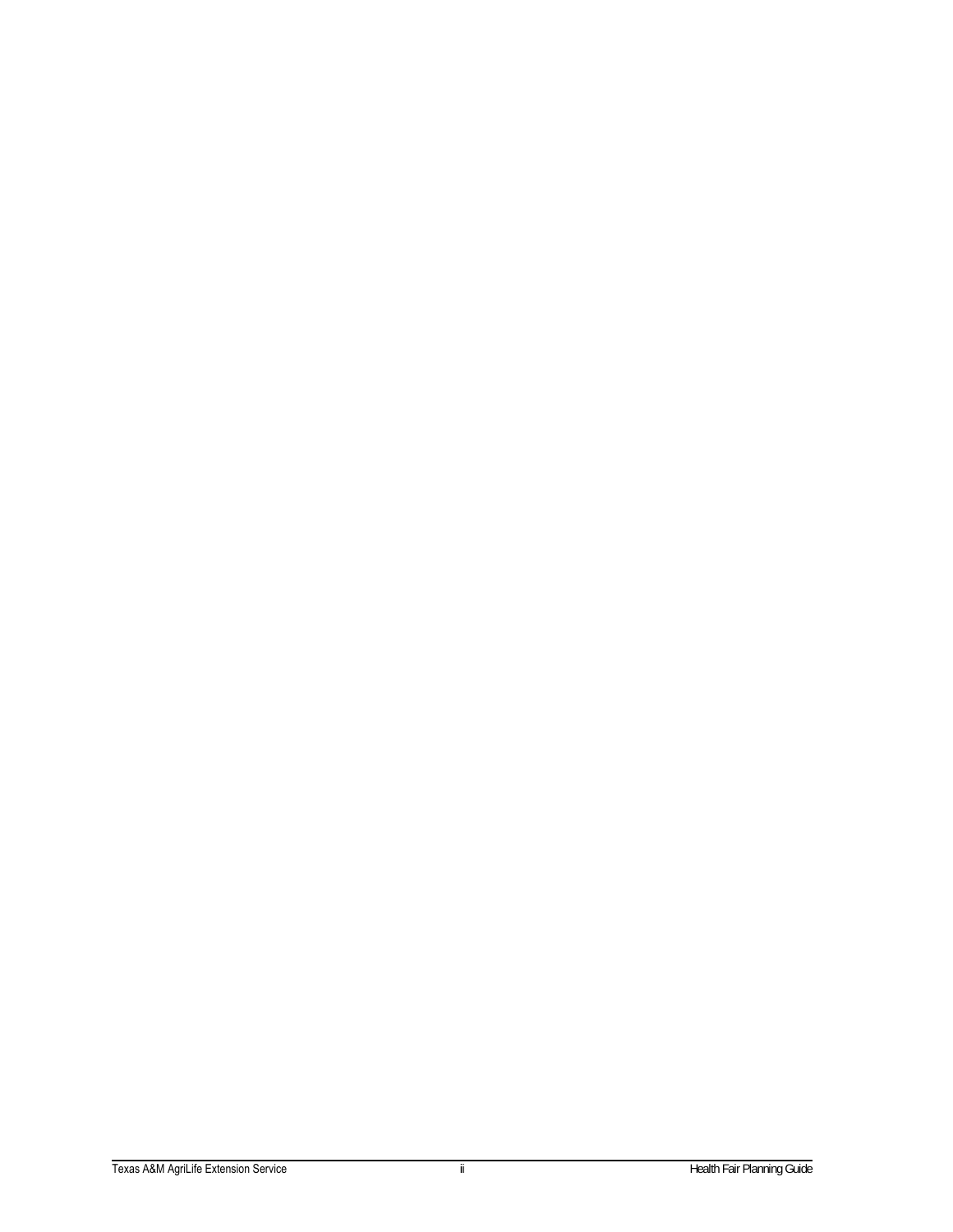## **Health Fair Planning Guide**

The **Health Fair Planning Guide** provides information for planning, implementing, and evaluating a health fair. It can assist educators in conducting a successful health fair. The possibilities for health fair activities are limitless. This guide provides suggestions; you may think of others. You may also find that many modifications will be necessary for your health fair. For example, you may have a narrow focus, such as one particular worksite. In other cases, selecting a location may not be an issue because there is only one possible location; selecting a date when that one location is available might be more important in that case. This guide will provide you with ideas that you and your committee members may change to meet your needs.

## **Objectives of a Health Fair**

A health fair is an event to:

- **P** Increase health awareness by providing health screenings, activities, materials, demonstrations, and information;
- **P** Increase awareness of local, state, and national health services and resources;
- Motivate participants to make positive health behavior changes;
- $\blacksquare$  Provide immunizations for children and adults;
- Teach self-care practices;
- P Identify topics and participants for future Extension educational health programs; and
- P Establish Extension agents as a source for educational health programming in the county.

### **Planning the Health Fair**

Successful health fairs require a tremendous amount of planning beginning at least six months before the target date; however, beginning a year before is even better. The first task is to identify a chair or co-chairs. Forming the planning/coordinating committee a year in advance may not be necessary if this is not the first health fair or if the health fair is going to be a small affair. The size and number of committees will vary depending on the expected number of participants.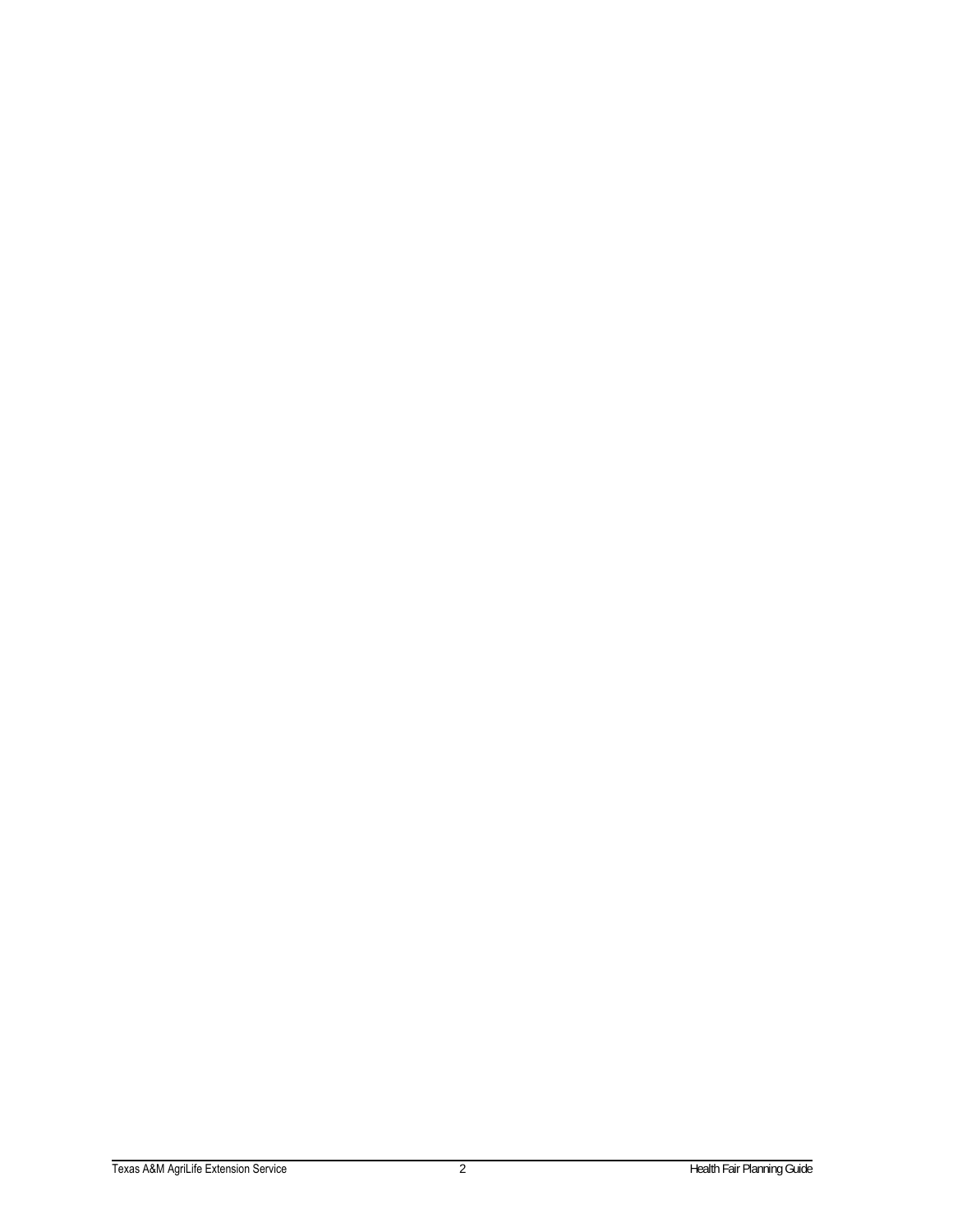## **Setting Up Committees and Duties**

## **Chair or Co-Chairs**

The educator may elect to be chair or may share the responsibilities with another person as her co-chair.

### **Planning/Coordinating Committee**

Organize a planning committee of six to eight people. Members of this committee will provide leadership and coordination for subcommittees. They can also identify key people for subcommittees.

#### **Try to have a representative from the following groups on the planning committee:**

- P Health professionals: physicians, dentists, chiropractors, podiatrists, optometrists, nurse practitioners, physicians assistants
- P Health agencies: hospitals, home health agencies, clinics, nursing homes, retirement centers, emergency medical services
- $\blacksquare$  Schools
- Churches
- **Local employers**
- **•** Local media
- Other members of your target audience

#### **A broad-based community planning committee will provide:**

- widespread support and better attendance;
- ideas that better meet unique needs of community people;
- $\blacksquare$  selection of time and place least likely to conflict with other community activities;
- more people to share the work;
- more media promotion and attention; and
- P safe, reliable screening practices with referrals and explanations for abnormal results.

#### **Duties**

- Identify the target audience.
- **P** Identify best ways to reach the target audience. Should entertainment and games be a part of the health fair? Should the health fair be only activity oriented? Should screenings and immunizations be offered?
- Develop a theme, like "Family Health Affair" or "Spring into Health."
- $\blacksquare$  Develop a timeline.
- Create a schedule for the health fair, including opening and closing times, lunch, dinner, etc.
- $\blacksquare$  Select a date.
- Identify subcommittees and possible members.
- Set and manage the budget, considering:
	- Publicity and promotion costs;
	- Equipment and table, chair, audiovisual, etc., rentals;
	- Decorations;
	- Refreshments and lunches for participants, volunteers, and people in booths;
	- Permits and insurance requirements;
	- Printing;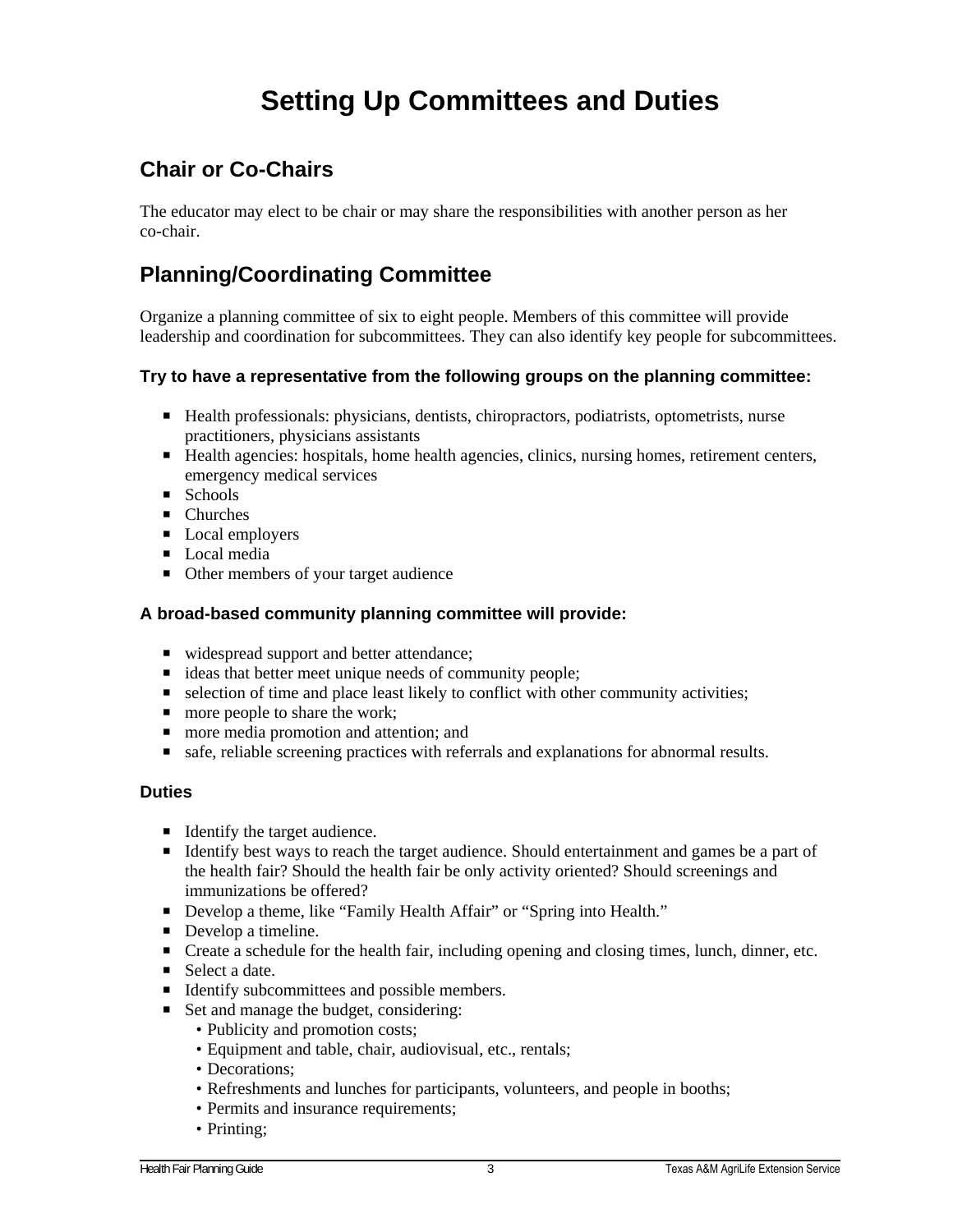- Mailing, including promotional and follow-up; and
- Screening costs.
- Give subcommittees their allocation.
- **P** Set policies for budget management and reimbursement of expenses. Identify the person responsible for writing and signing checks.
	- How will deposits for equipment, tables, etc. be handled?
	- How will records of expenditures be maintained?
	- What are the policies regarding handling cash?
	- If there is a petty cash fund, who will maintain and authorize withdrawals?
	- What is the deadline for submission of bills after the fair is done?
- **P** Identify possible locations for the subcommittee to consider, or make the selection if the site is already known for some reason.
- Identify potential donors, sponsors, and vendors.
- Coordinate contact of all donors, sponsors, vendors, and booth participants.
- **Provide oversight and coordination for subcommittees. For example, make sure that booths and** services are appropriate for a health fair, and avoid booths by groups that present health messages that are not research-based; also, make sure committees stay within budget.
- P Assist with management of the health fair, and make sure that one or more management people are available the day of the fair to "put out the inevitable fires," welcome participants, assist with sign in sheets, escort school groups, etc.

## **Clinical Subcommittee**

Health professionals on the clinical subcommittee can help **determine what is appropriate to include in a health fair for the target audience**. Not all brochures, giveaways, or topics should be included. For example, giving away small objects that could be swallowed by toddlers should be avoided at family-oriented health fairs.

Not all health fairs require screenings. Including screenings in children's health fairs, for example, may not be worthwhile because schools perform required checks of height and weight, scoliosis, vision, hearing, etc. No intrusive procedure like drawing blood or finger sticks can ever be done on children without their parents' signed permission. Hands-on, activity-focused health fairs would benefit children more.

**Screening for blood pressure, cholesterol, blood glucose, etc. may be planned if appropriate for the target audience. If screenings are provided, the clinical subcommittee must help in determining appropriateness for the audience, finding appropriate providers, making sure universal precautions are followed, results are accurate, and participants are properly informed about results and provided with follow-up suggestions. Provisions must be made for situations when someone's blood pressure or blood sugar is found to be dangerously high during the health fair — where can that person go for immediate help?**

For these and many other reasons, having a clinical subcommittee is critical for a health fair.

#### **Duties**

- P Identify key health topics and booths for the target audience.
- **P** Determine the kinds of screenings/services for the target audience, such as,
	- blood cholesterol (total, HDL, LDL, and triglycerides)
	- blood glucose
	- blood pressure
	- skin cancer
	- lung capacity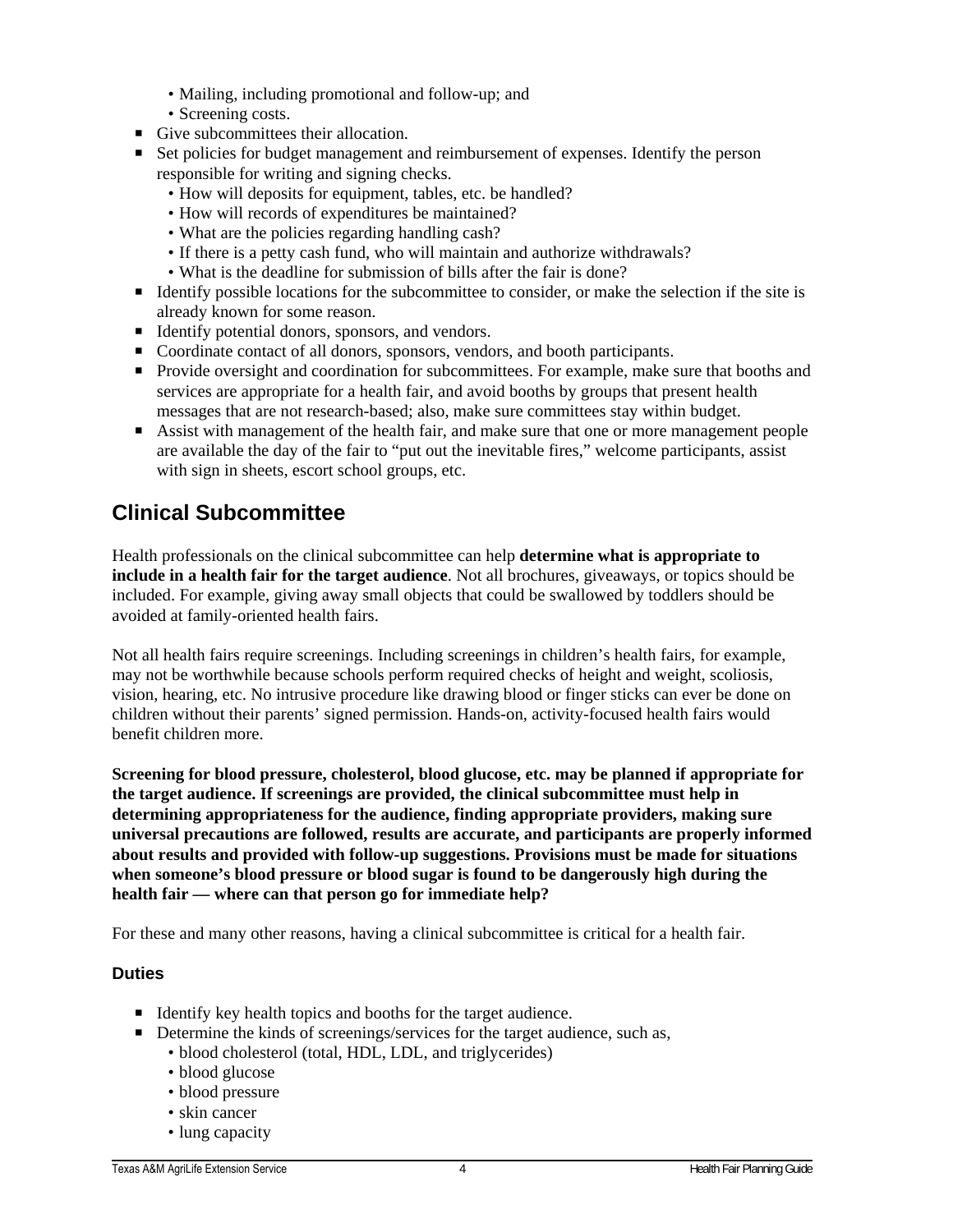- vision screening
- glaucoma screening
- hearing tests
- foot
- **Plan and arrange for booths from agencies, such as the American Heart Association, American** Cancer Society, Arthritis Foundation, Texas Department of State Health Services, etc.
- **Plan and arrange for types of clinical staff, laboratory services, mammogram van or** transportation to the location for mammograms such as a local hospital for clinic.
- Plan for meeting universal precautions regarding drawing and handling blood, etc.
- $\blacksquare$  Plan for delivery of results to the participants.
- Plan and arrange for treatment referrals for participants with abnormal results, both immediately and longer term (for example, if someone has a very high blood glucose or blood pressure, where can they be seen immediately?).
- **P** Define and review the kinds of health information, brochures, and giveaways appropriate for the target audience (for example, no small objects for young children or free drug samples, etc.).
- $\blacksquare$  Plan for immunizations appropriate for the target audience.
- Plan for obtaining consent forms if children are having any screening procedure or immunizations.
- Plan and arrange for "Ask a Doctor," "Ask a Nurse," "Ask a Podiatrist," "Ask a Pharmacist," etc. booths.
- **Plan for equipment needs, such as blood pressure cuffs including children's, (note: BP screening is not usually done for children)**, average adult's, and obese adult's (**the wrongsized cuff will give wrong results**).
- Plan for first aid needs during the health fair.
- Provide information on actual costs for clinical services, such as the lab work provided to facilitate interpretation of the value of the health fair to the community.
- **Plan to protect confidentiality of participants regarding results.** 
	- **Results only must be given to the individual participant and not to the employer at a worksite health fair or to an insurance company.**
	- No sign-up sheets identifying participants' blood pressure, lab results, etc. should be used.
	- If height and weight are done, for example, it must be done so no one can even accidentally be made aware of someone else's results — this is true for children as well as adults. (Note: determine BMI and explain the meaning of results. To calculate BMI, go to the Centers for Disease Control and Prevention's calculator at http://www.cdc.gov/nccdphp/dnpa/bmi/. Another option for adults might be helping them calculate their waist-to-hip ratio — see the Appendix).

## **Administrative Subcommittee**

Depending on the size of the health fair, this committee might have to be broken into smaller committees. For example, the facilities committee might be in charge of finding an appropriate place, developing a floor plan and map, and decorating. Another committee might be needed to take care of food, while an additional committee might be in charge of procuring door prizes, entertainment, decorations, games, and incentives. Another committee might take care of the clerical duties, such as creating forms and signs.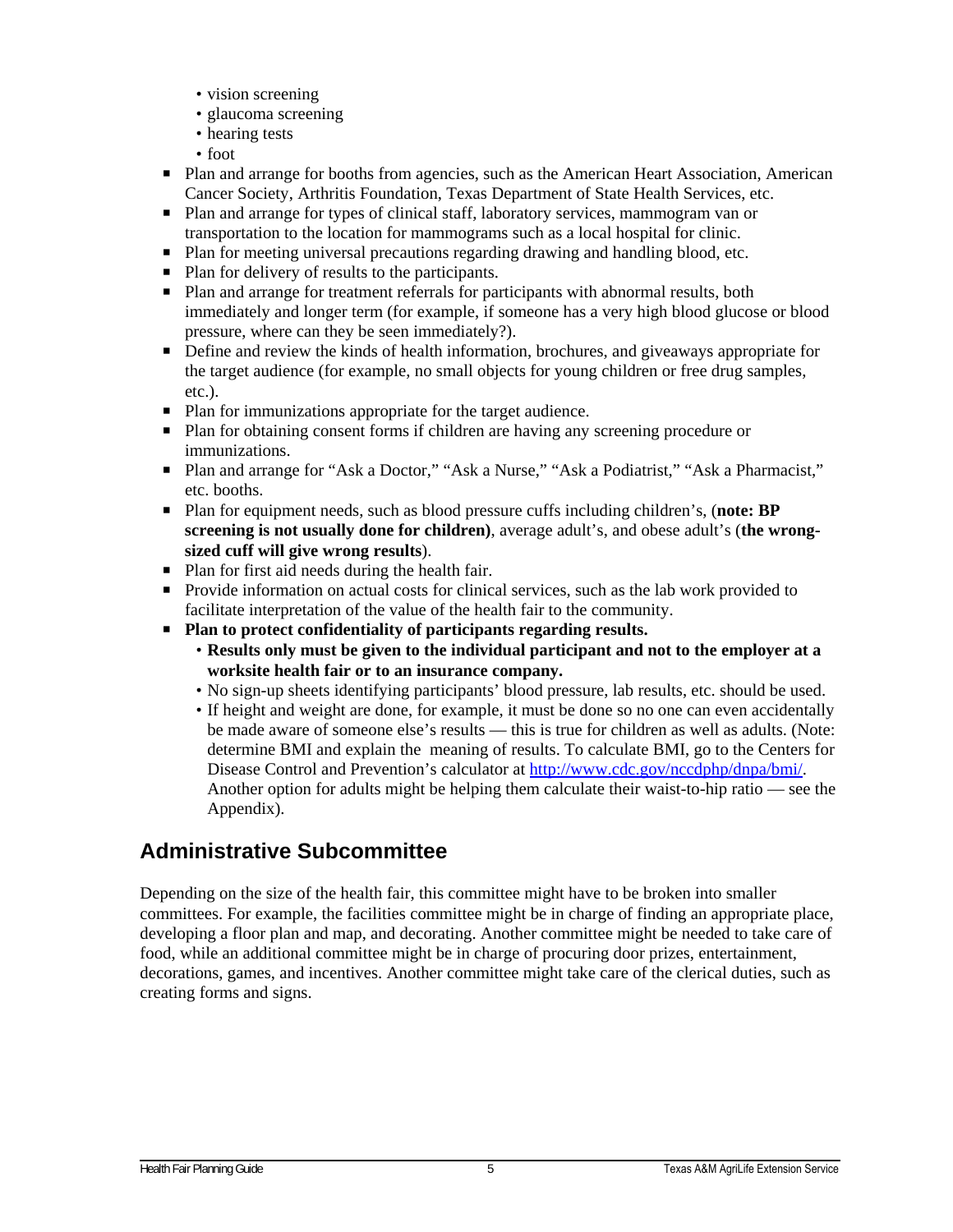## **Facilities Subcommittee**

The Facilities Subcommittee should consider the following when selecting facilities:

- P Inside versus Outside: if the health fair is outside, a contingency plan will be needed for bad weather, including wind; booth workers may need sunscreen.
- $\blacksquare$  Plan for equipment and electrical needs.
- $\blacksquare$  Are tables and chairs available?
- Are adequate restroom facilities available?
- $\blacksquare$  Are drinking water and refreshments available?
- Food safety: cooking and refrigeration.
- $\blacksquare$  Parking: Is it adequate?
- What type of cleanup is required?
- $\blacksquare$  Safety: Are there stairs?
- Is the location near transportation?
- P Is the location easily accessible for the target audience? For example, is there a safe place for school children to load and unload the bus?
- $\blacksquare$  Is the location easy to find?
- Plan for security. Where can purses be kept safely during the fair? Crowd control? etc.
- Plan locations for exhibit booths (competing agencies do not like being right next to one another).
- $\blacksquare$  Plan for crowd flow.
- P Create a map for participants to locate booths of interest at the fair as well as essential services like restrooms and water fountains.
- P Create and post signs at the fair for booths and directions to restrooms, water fountains, refreshments, entertainment, first aid, lost parents, and exits. Signs may be done by the clerical committee.

### **Procurement Subcommittee**

The duties of the Procurement Subcommittee include:

- Planning for and obtaining incentives, giveaways, brochures, promotional items, bags to collect fair brochures and giveaways, and door prizes.
- P Securing decorations and decorating the day of the fair.
- $\blacksquare$  Planning for and obtaining supplies, including:
	- Garbage cans
	- Garbage bags
	- Velcro
	- Tablecloths
	- Pens, pencils
	- Paper, notebooks
	- Extension cords
	- Surge protectors
	- 3-prong adapters
	- Tape, such as scotch, electrical, masking, etc.
	- Scissors
	- Stapler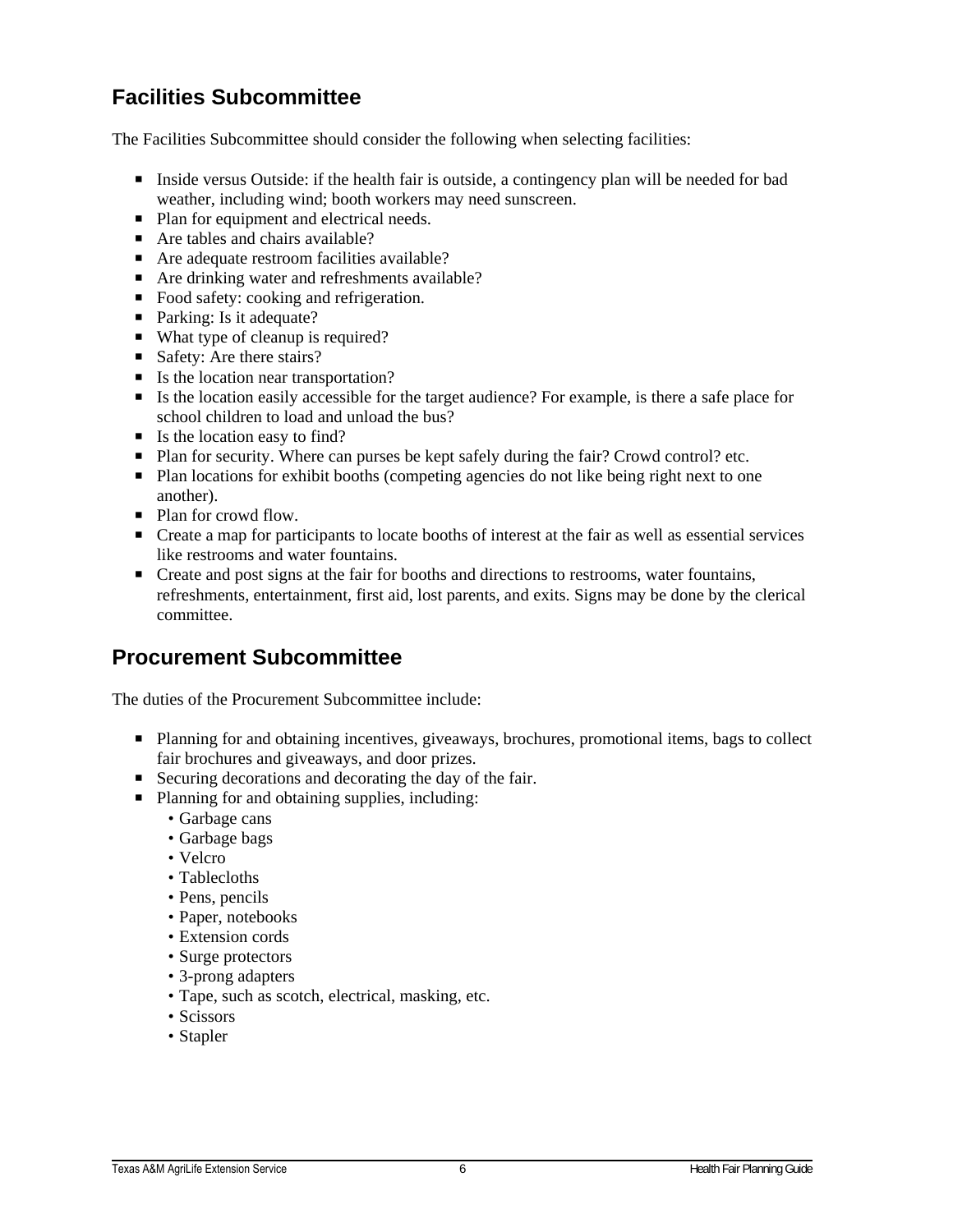## **Food Subcommittee**

The Food Subcommittee is responsible for refreshments. When deciding on the types of refreshments to serve, consider:

- **P** Appropriateness of the refreshments.
- Sources for the refreshments.
- $\blacksquare$  Food safety.

### **Clerical/Staffing/Scheduling Subcommittee**

- Provide necessary clerical support, including writing letters and invitations, and creating the following forms:
	- Sign-in or registration forms.
	- Evaluation forms for participants and exhibitors.
- Plan for setup and cleanup the day of the health fair; procure adequate staff to assist.
- Plan for and procure adequate staff for the health fair, considering breaks and lunch times. Having a break room for exhibitors is helpful.
- **P** Develop an assignment list for the day of the fair so volunteers can be easily directed to their assigned areas.
- P Schedule a manager to be present for setup and other times to "put out fires" as they arise.
- **P** Assist with management of the health fair.

## **Publicity/Community Relations Subcommittee**

Duties of the Publicity/Community Relations Subcommittee include:

- **P** Developing and disseminating posters, flyers, and mailings.
- **P** Developing and disseminating announcements to the media, including radio, TV, newspapers, store bulletin boards, church bulletins, etc.
- **P** Design a "pocket badge" that can be worn by the committee members, exhibitors, 4-H youth, and other volunteers just prior to the health fair. These could have a slogan reading, "I'm Going to the Health Fair" or "See You at the County Health Fair!"
- **P** Involve 4-Hers by asking them to make and display posters; have a poster contest.
- **P** Include health fair information in the county Extension newsletter.
- Ask the county judge to proclaim the week of the health fair as "Health Week in \_ County."
- **Place flyers in grocery bags, bank statements, utility bills, and other regular mailings.**
- P Include a brief announcement about the health fair in church bulletins.
- P **A good point to emphasize is the estimated amount of money that can be saved by taking advantage of free screenings.**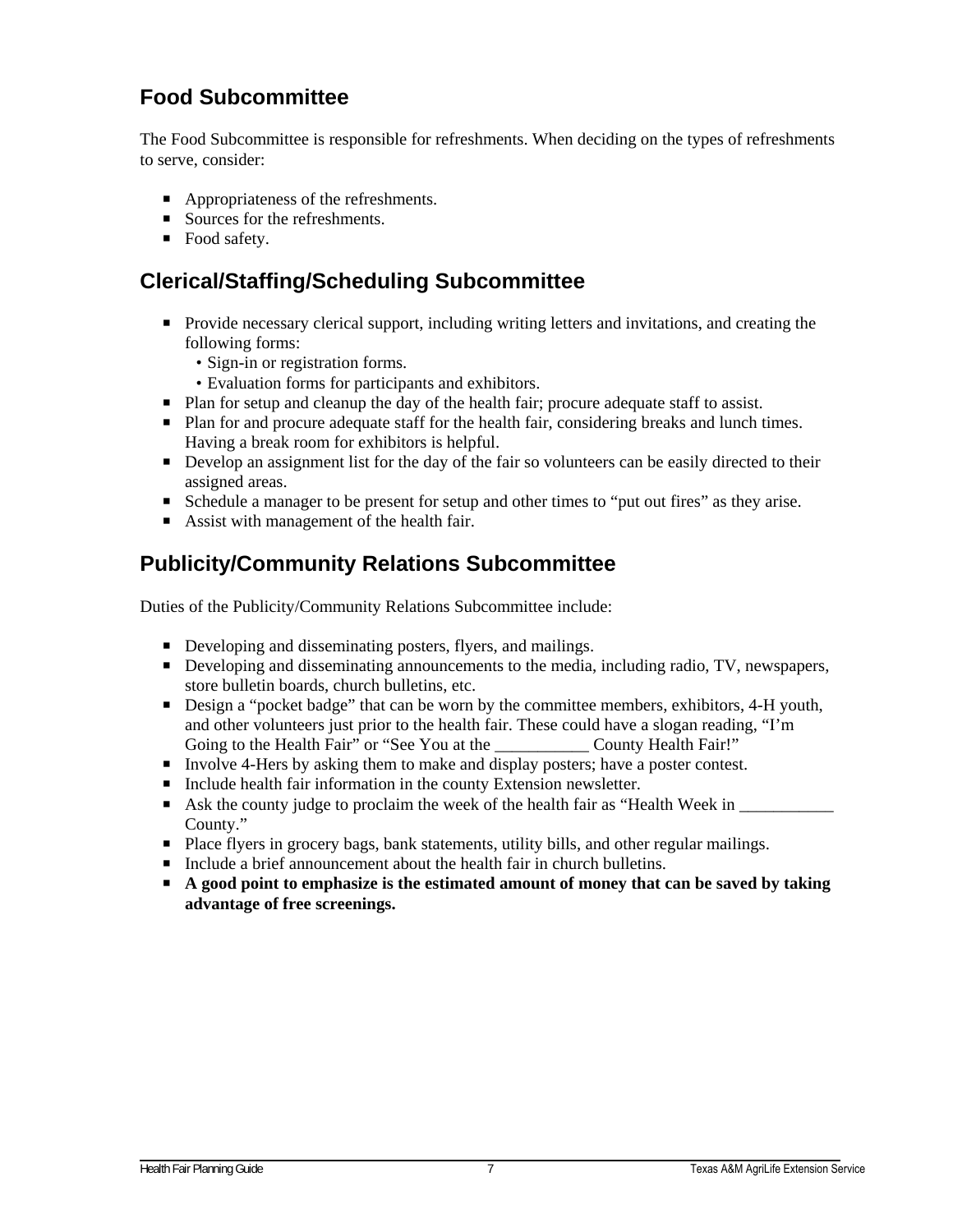### **Health Fair Time Table**

| Step 1  | Select chair or co-chairs. Select and meet with planning/coordinating committee.                                                                                                                                                                                                                                                                                                                                                                                    |
|---------|---------------------------------------------------------------------------------------------------------------------------------------------------------------------------------------------------------------------------------------------------------------------------------------------------------------------------------------------------------------------------------------------------------------------------------------------------------------------|
| Step 2  | Form and meet with subcommittees. Have subcommittees appoint chairs to report<br>activities to planning committee.                                                                                                                                                                                                                                                                                                                                                  |
| Step 3  | Select dates and times and secure location for the Health Fair.                                                                                                                                                                                                                                                                                                                                                                                                     |
| Step 4  | Ask exhibitors, clinicians, and other people working in the Fair to reserve the selected<br>date.                                                                                                                                                                                                                                                                                                                                                                   |
| Step 5  | Provide a written confirmation to exhibitors and include the following information:<br>date of event<br>٠<br>time (to set up booth and hours open to public)<br>п<br>location (include a map)<br>п<br>general guidelines<br>booth signs (provided by either committee or exhibitor)<br>п<br>remind exhibitors to bring special equipment, such as extension cords, three-prong<br>п<br>adapters, etc.<br>ask exhibitors about space and electrical requirement<br>п |
| Step 6  | Order handouts from the American Heart Association, American Red Cross, American<br>Diabetes Association, etc.                                                                                                                                                                                                                                                                                                                                                      |
| Step 7  | Duplicate printed materials (registration forms, evaluation forms, publicity printing, etc.)                                                                                                                                                                                                                                                                                                                                                                        |
| Step 8  | Locate and line up needed equipment (chairs, tables, and other necessary supplies).                                                                                                                                                                                                                                                                                                                                                                                 |
| Step 9  | Draw a floor plan. Consider traffic flow and lines for screening, location of electrical<br>outlets and space requirements for each booth. Provide the floor plan to each exhibitor.                                                                                                                                                                                                                                                                                |
| Step 10 | Plan for the Extension exhibit.                                                                                                                                                                                                                                                                                                                                                                                                                                     |
| Step 11 | Meeting with committee chairs one month before the Health Fair is scheduled to review<br>progress towards implementation of plans.                                                                                                                                                                                                                                                                                                                                  |
| Step 12 | Set up tables, equipment, refreshments, etc. the night before.                                                                                                                                                                                                                                                                                                                                                                                                      |
| Step 13 | Troubleshooting, welcoming of participants, press, and special visitors.                                                                                                                                                                                                                                                                                                                                                                                            |
| Step 14 | Clean up, return borrowed equipment.                                                                                                                                                                                                                                                                                                                                                                                                                                |
| Step 15 | Tabulate evaluation results and submit newspaper articles.                                                                                                                                                                                                                                                                                                                                                                                                          |
| Step 16 | Thank-you letters to all who assisted in the Health Fair.                                                                                                                                                                                                                                                                                                                                                                                                           |
| Step 17 | Follow-up on referrals from screening, evaluation of Health Fair, and report<br>accomplishments.                                                                                                                                                                                                                                                                                                                                                                    |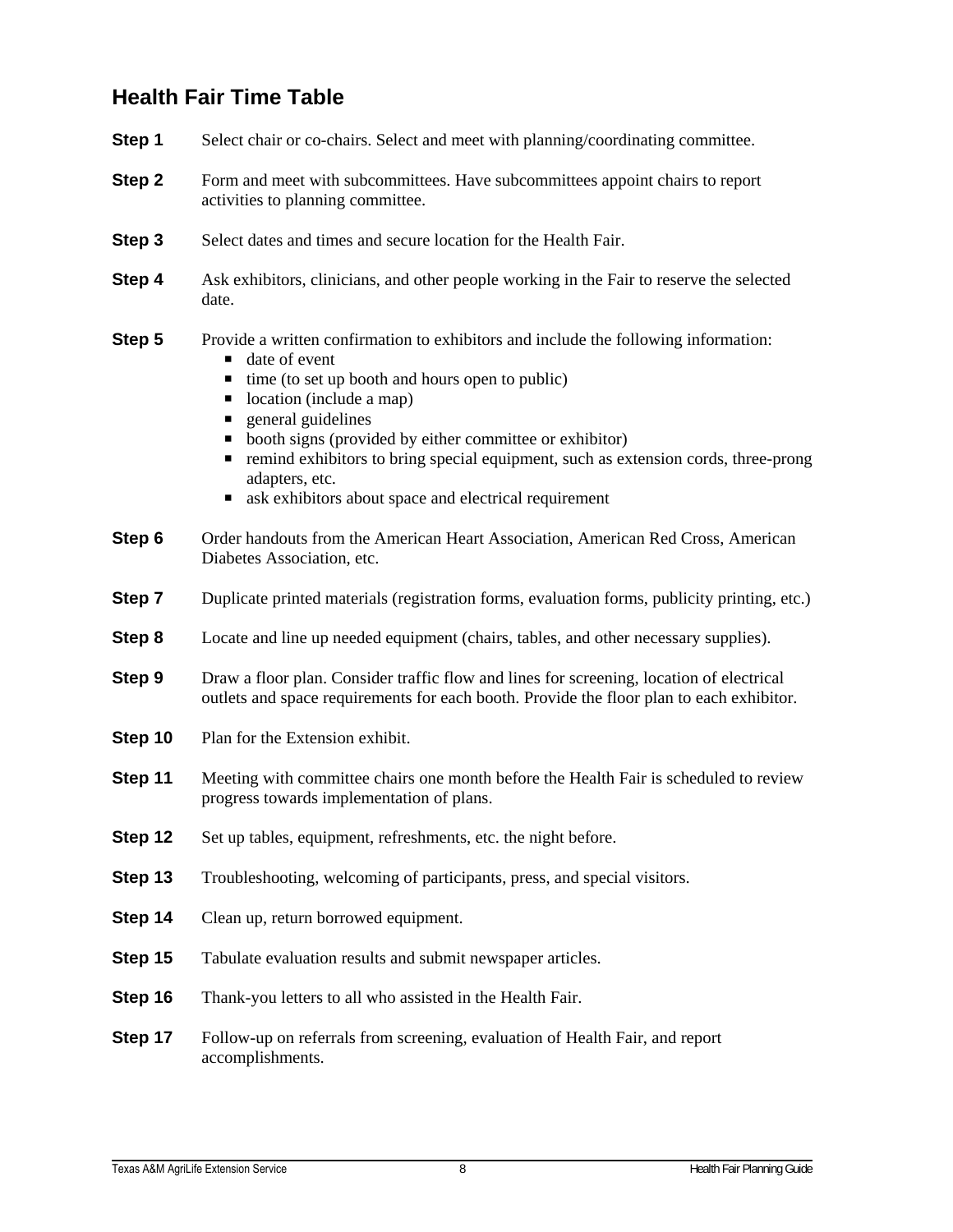## **Activity Ideas for Health Fairs**

Activity-oriented health fairs inspire more learning than a passive look-and-see health fair. Topic choices are limitless. Your health fair planning committee can help choose topics. Ask participant agencies to come prepared to provide a hands-on teaching activity in their booth. These booths should provide something to do that will teach as least one important point about their subject. Here are some activity-oriented, hands-on ideas for your health fair.

### **Plan a County Extension Booth**

This booth can offer information on various Extension programs and provide sign-up sheets for Extension activities, such as letter series and workshops. This would be a good place to have participants to sign in and register for door prizes. Keep participants' names from these door prize registrations for your mailing lists, too. Other ideas include having a fact sheet noting Extension accomplishments in your county. Have a sheet noting upcoming programs you will be offering.

### **Booths, Exhibits and Demonstrations**

The following are suggestions for hands-on booths you can put together or solicit others to provide during your health fair.

#### **Key to Suggested Target Audiences:**

| Children:             |            |
|-----------------------|------------|
| Teen Parents:         | TP         |
| Adolescents (youth):  | Y          |
| <b>Adult Parents:</b> | AP         |
| Teenagers:            | т          |
| Grandparents:         | GP         |
| Adults:               | A          |
| All Audiences:        | <b>ALL</b> |
| Older Adults:         |            |

#### **AARP (O)**

Contact the AARP (American Association for Retired Persons) [http://www.aarp.org/] for information on older adult health as well as benefits available to seniors country-wide.

#### **Arthritis Education (A, O)**

Contact the Arthritis Foundation [http://www.arthritis.org/] for materials on arthritis and how to care for it.

#### **Back Health (ALL)**

Ask your local chiropractor to show a display of the backbone and discuss the importance of posture and having a healthy back. Let the care provider know he or she can advertise the practice through this booth by giving out free notepads, pencils, etc. with the business information printed on them. The *Healthwise Handbook* (http://www.healthwise.org ) has excellent back self-care information.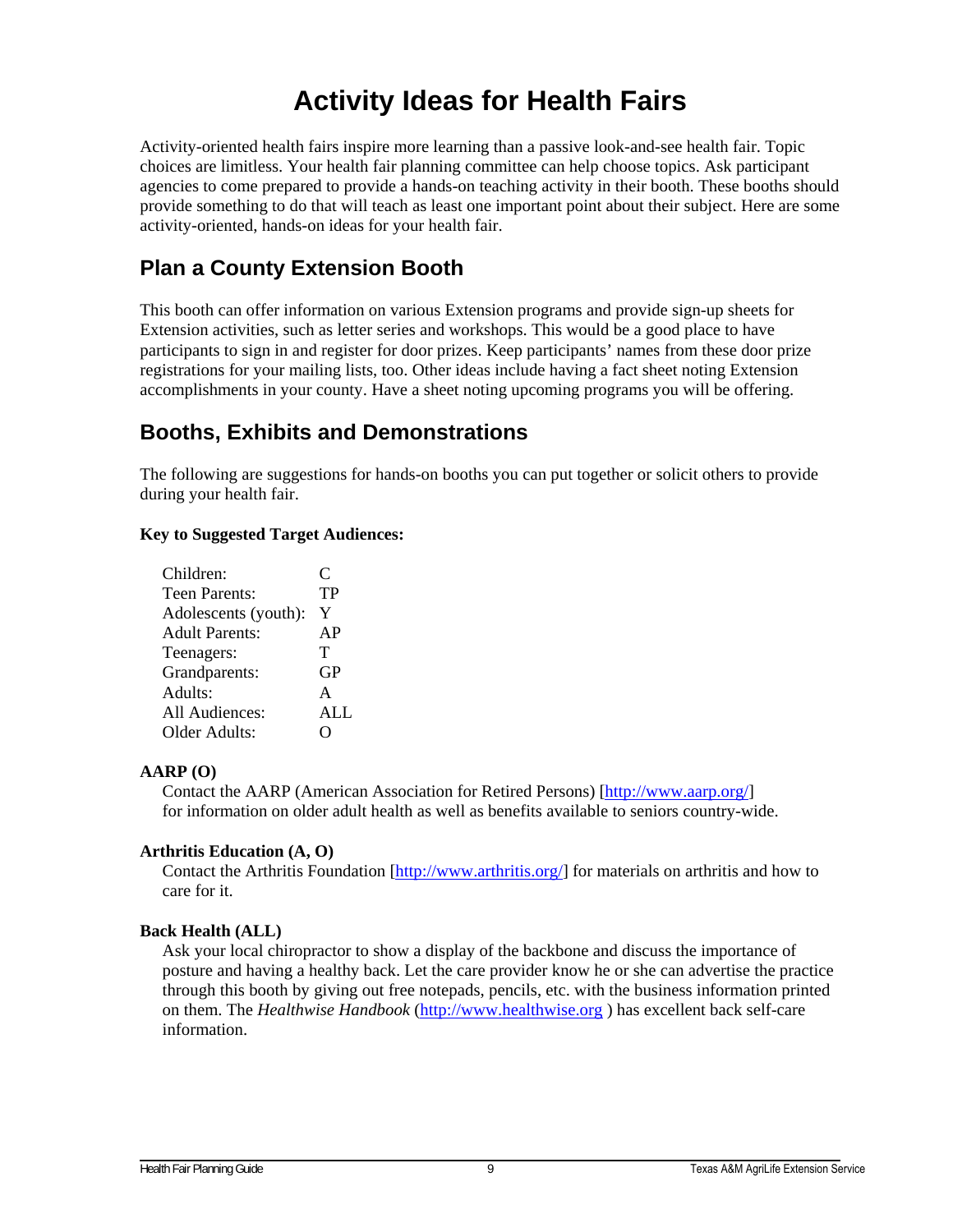#### **CPR and First Aid (ALL)**

Ask your local EMS (Emergency Medical Services), EMT (Emergency Medical Technician), or paramedic to demonstrate CPR, first aid techniques, and give a tour of an ambulance.

#### **Dental Care (ALL)**

Ask a local dentist to provide an exhibit or booth on dental care. Ask if toothbrushes, dental floss, etc. could be given away free of charge at the booth. Let the dental care provider know he or she can advertise the practice through this booth.

#### **Disability Awareness (C, Y, T)**

Have a booth with stations to help kids understand how people have to adapt when they become disabled or unable to perform daily tasks due to age-related ailments. Try having participants put cotton balls in their ears and then listen to instructions at each station throughout the booth. Stations could include putting plastic bags tightly over the hands and securing with rubber bands (e.g., arthritic hands), then have participants try to pick up objects; or put socks on their hands and have them try to pick up a dime. Have participants try to pull a sticker off their back without raising their arms above their chests (e.g., loss of flexibility). Have participants put on non-prescription glasses covered with petroleum jelly and try to read a label on a pill or cough medicine bottle (e.g., blurred vision). For those participants with glasses, you can place plastic wrap over their glasses for a similar effect. Have participants try to read, seeing what someone with dyslexia might see.

#### **Hand-washing (C, Y, TP, AP, GP)**

Have a demonstration booth on hand-washing. Put a small amount of glitter on participants' hands. Let one participant wash their hands in a bowl with soap and one without soap. Show how soap gets rid of the glitter (germs) better than water alone (be sure to have pitchers of fresh water available). Or, put glitter in your hand, shake the hands of participants, and show them how the glitter was transferred. Explain how germs are transferred in this way. (This activity could also be done as a short program, rather than a booth, during your health fair.)

The Soap and Detergent Association website at http://www.sdahq.org has many resources and activities to teach handwashing.

Glo Germ Company at http://www.glogerm.com produces kits that include a light and liquid to show if hands were washed properly. Lesson plans and other educational materials are also available on their website. Charges vary depending on which kit is selected.

#### **Home Health Center (A, O)**

Make handouts and a display of the health care medicines, supplies, and information to have on hand in the home, including self-care tools (e.g., thermometer, humidifier, cold pack, etc.), over-the-counter products (e.g., decongestants, cough suppressant, antidiarrheal, hydrocortisone cream, etc.), and information such as family self-care resources. The *Healthwise Handbook*, an excellent self-care manual, may be ordered at http://www.healthwise.org. The *Healthwise Handbook* helps families make better health-care decisions including when to seek emergency medical treatment as well as safe home treatment for the most common health care issues for families. Local retailers might wish to donate some *Healthwise Handbooks* and other home health items as door prizes.

#### **Mental Health (T, A, O)**

Consult the National Clearinghouse for Alcohol and Drug Information website at http://ncadi.samhsa.gov for handouts and activity ideas. Additional Texas specific information may be found at http://www.dshs.state.tx.us/mentalhealth.shtm. Contact your local mental health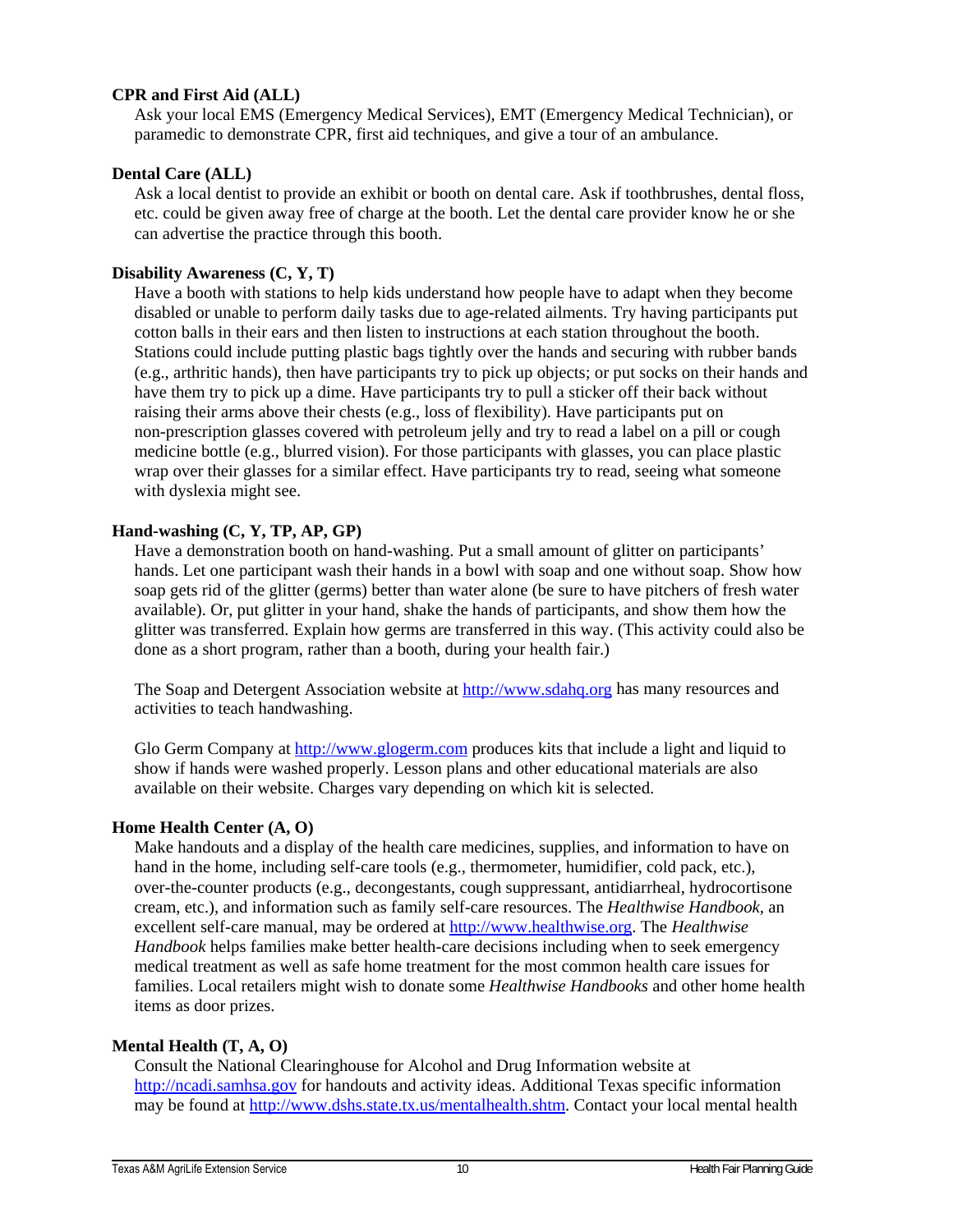facility; some facilities have stress monitors and computer programs for biofeedback, which they may be willing to provide during your health fair.

#### **Nutrition and Physical Activity (ALL)**

See the *Nutrition and Physical Activity Health Fair Planning Guide* at http://fcs.tamu.edu/health/nutrition\_physical\_activity\_fair\_planning\_guide/index.php for activities and ideas.

#### **Occupant Protection (ALL)**

Have a booth with exhibits on passenger safety. These could include the following exhibits available from the Extension Passenger Safety office [http://fcs.tamu.edu/safety/passenger\_safety/] at (979) 845-3850:

- P Child Safety Seat (parents, grandparents, caregivers)
- $\blacksquare$  Pick-Ups 'N Kids (parents, grandparents, caregivers)
- $\blacksquare$  It's Your Choice (adults)
- Beat the Odds (teens)
- $\blacksquare$  Safe & Sober (teens, adults)
- **P** You Booze, You Cruise, You Lose (teens, adults)
- Speed Interactive Board (teens, adults)

Exhibits should be requested 2 to 3 months in advance.

You may also request the Roll Over Convincer to demonstrate what happens to adults and children when a vehicle rolls and seat belts are unattached or improperly fastened. This should be requested 4 to 6 months in advance.

#### **Poisonous Snakes (ALL)**

Contact the Texas Department of Parks and Wildlife to show a snake display and explain how to know which snakes are poisonous and most likely to exist in your area.

#### **Poison Prevention (ALL)**

Have a booth to teach participants to beware of "look alikes." Many items look similar and can be mistaken for one another. For example, children often mistake medicine for candy or liquid cleaners for beverages. Make a poster with different pills and candies. Have flaps to conceal what each item is called. See if participants can discriminate between the candy and medicine.

In the bathroom, many adults and older adults mistake one product for another due to rushing or vision problems. Try placing masking tape over the labels on toothpaste tubes, arthritis/muscle cream, and hemorrhoid cream; or eye drops, nasal spray, and ear drops. See if participants can tell the difference. Contact your area Poison Control Center for displays and other information that may be available.

#### **Skin Cancer Prevention (ALL)**

Present the Skin Cancer Exhibit available in Spanish and English (available at district Extension offices, urban county Extension offices, and Extension Educational Resource Library). Talk about the importance of applying sunscreen, using appropriate SPF (sun protection factor), and wearing the right clothing outside.

#### **Tobacco Use Prevention**

[View Tobacco Education Resources: https://amarillo.tamu.edu/facultystaff/leesa-wood-calvi/tobacco](https://amarillo.tamu.edu/facultystaff/leesa-wood-calvi/tobacco-education-resources/)education-resources/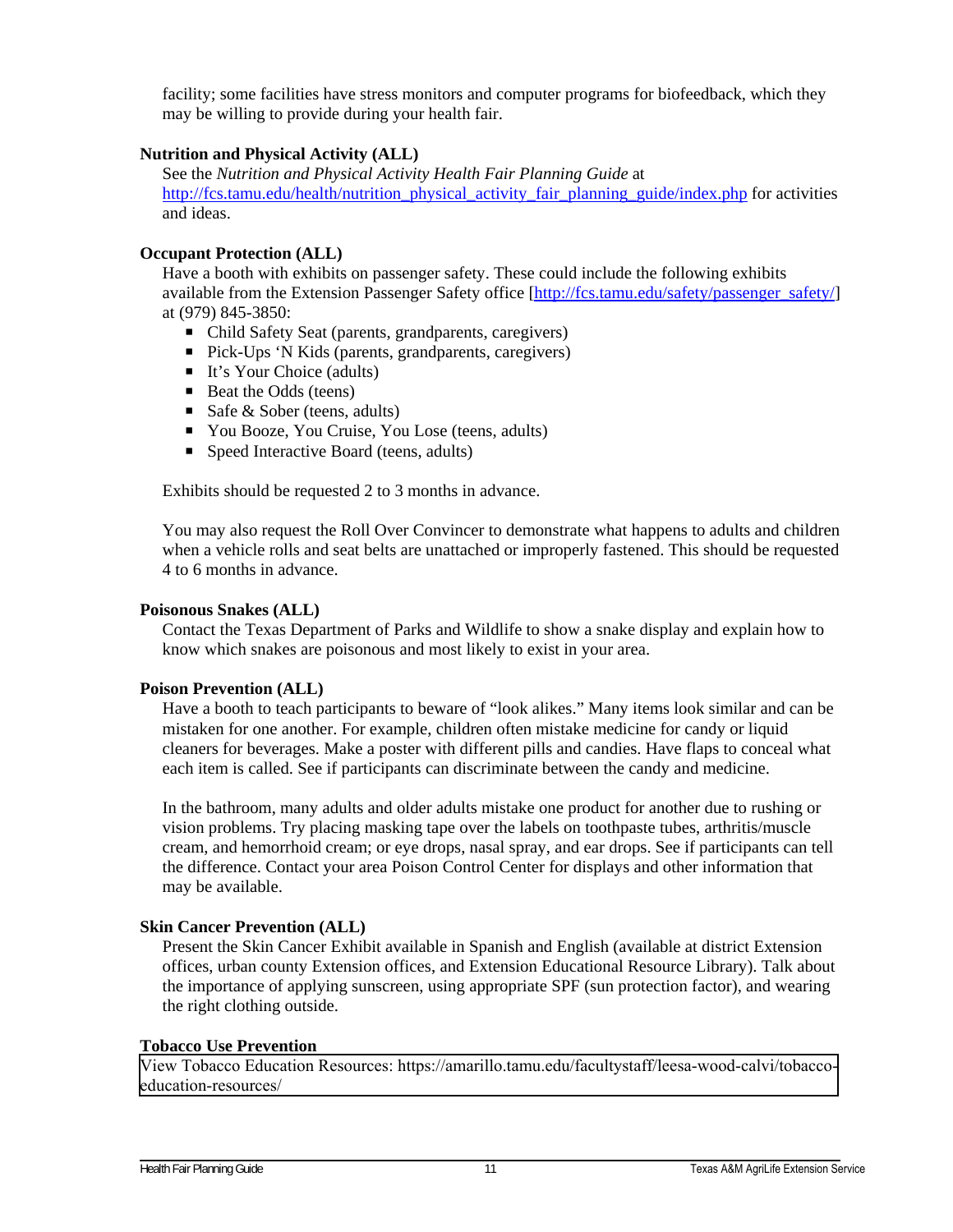#### **Traffic Safety (ALL)**

Have a booth with passenger safety exhibits. These exhibits could include the following, which are available from the Extension Passenger Safety office at (979) 862-4658 or (979) 862-1782. Or check the website at: http://passengersafety.tamu.edu.

Exhibits should be requested 2–3 months in advance. You may also request the Rollover Convincer to demonstrate what happens to adults and children when a vehicle rolls and seat belts are not used or improperly fastened. The rollover convincer should be requested 4–6 months in advance.

You may also contact your local Traffic Safety Specialist (Texas Department of Transportation) or Safety Education Trooper (Department of Public Safety) to provide more information.

#### **Safety Belts and Child Safety Seats (ALL)**

- Child Safety Seats (parents, grandparents, caregivers)
- $\blacksquare$  Pick-Ups 'N Kids (parents, grandparents, caregivers)
- Booster Seat Exhibit (parents, grandparents, caregivers)
- $\blacksquare$  Pickup Truck Exhibit (teens, adults)
- $\blacksquare$  Safety Belt Exhibit (teens, adults)
- $\blacksquare$  Vince & Larry Costumes (children, teens, adults)
- Rollover Convincers (children, teens, adults)
- **F** Traffic Safety Program Toolkit on the web at: http://fcs.tamu.edu/safety/passenger\_safety/toolkit/index.php
- Resources for handouts at fairs

Have teens put on a "Vince and Larry" Passenger Safety Show. Costumes can be reserved from the Extension Passenger Safety office.

#### **Drinking and Driving (T, A)**

- P You Booze, You Cruise, You Lose
- Fatal Vision Goggles

Contact MADD (Mothers Against Drunk Driving) for handouts and other resource information at (800) GET-MADD or on the web at http://www.madd.org.

#### **Bicycle/Pedestrian Safety (C, Y, T)**

- $\blacksquare$  Bicycle Exhibit
- Bicycle and Pedestrian Safety handouts
- $\blacksquare$  Bicycle Rodeo

Hold a bicycle rodeo. Provide children, adolescents, and teens with an educational program about bicycle safety. Have each participant go through a safety course where they must use appropriate hand signals, etc. Then have each participant ride through an (age-level appropriate) obstacle course. Have door prizes and giveaways for the best, safest riders. This activity requires approved bicycle helmets

#### **Older Drivers (O)**

• Older Driver presentation on the web at: http://fcs.tamu.edu/safety/passenger\_safety/toolkit/older\_drivers.php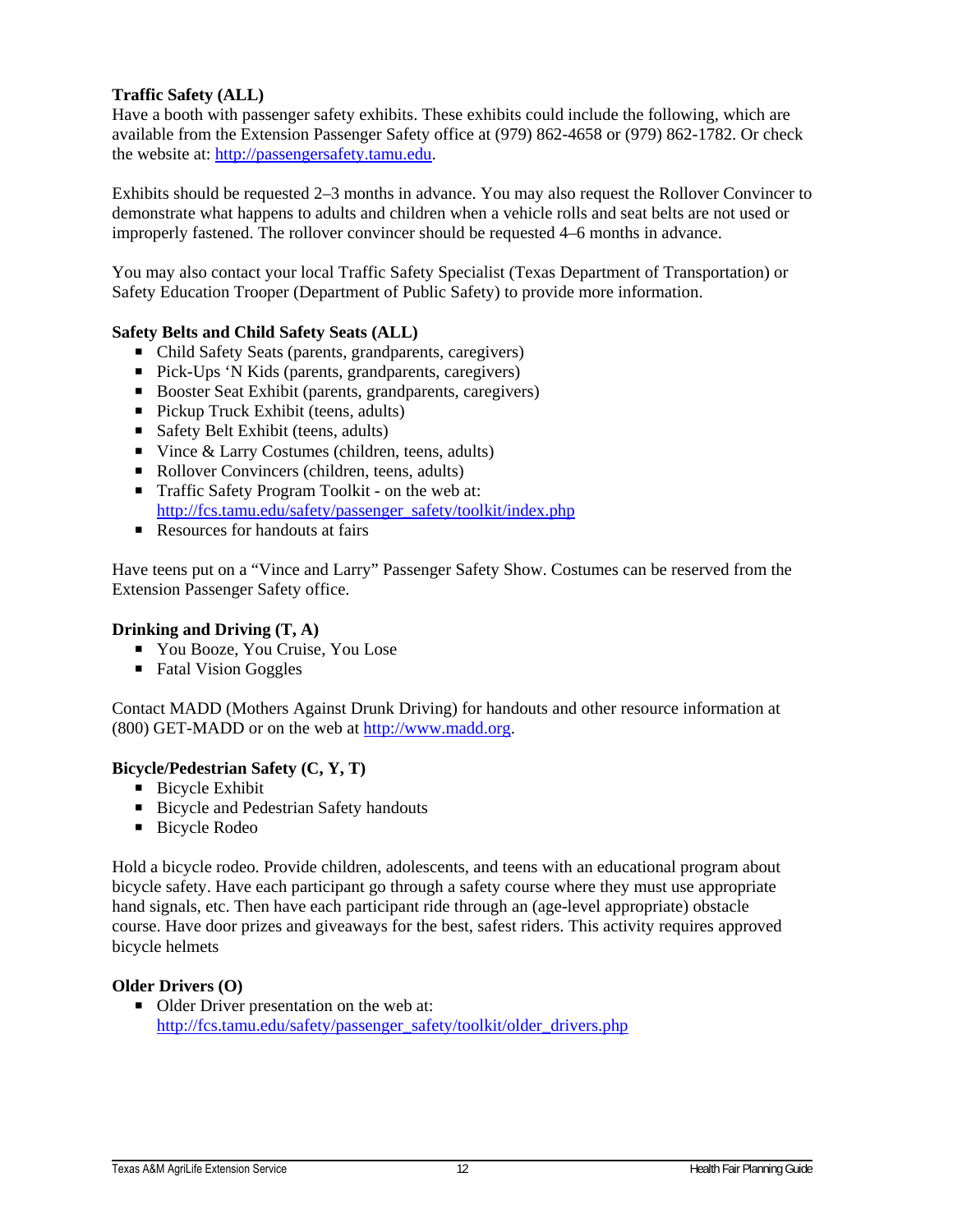#### **Zoonosis Control (Y, T)**

In Texas, consult the Texas Department of State Health Services Zoonosis Control Branch for information on controlling diseases transmissible from animals to humans (rabies, Lyme disease, etc.). Information can be found at http://www.dshs.state.tx.us/idcu/health/zoonosis. This site contains outdoor health and safety tips for hunters, campers, and hikers.

### **Short Programs and Activities**

#### **Bicycle Rodeo (C, Y, T)**

Hold a bicycle rodeo. Provide children, adolescents, and teens with an educational program about bicycle safety. Have each participant go through a safety course where they must use appropriate hand signals, etc. Then have each participant ride through an (age-level appropriate) obstacle course. Have door prizes and giveaways for the best, safest riders. Requires approved bicycle helmets.

#### **Cancer Prevention and Early Detection**

Topics include skin cancer prevention and early detection, breast and cervical cancer early detection, and others.

#### **Child Health (TP, AP, GP)**

Ask a local health care provider to present a short program on child health issues, such as:

- How to care for a child with fever
- $\blacksquare$  Preventing and treating colds and flu
- $\blacksquare$  Dealing with bed-wetting
- $\blacksquare$  Preventing ear infections and swimmer's ear

#### **Fire Prevention and Safety (CY, TP, AP)**

Contact your local fire department to provide a safety education program. Some fire departments will even have an actual house in which children can practice safety tips.

#### **Health Care/Self Care (A, O)**

Present a program on self-care for families. Here are some ideas:

- How to select a doctor or clinic.
- P How to participate in making decisions with your health care professional.
- Choosing the right kind of health care coverage (e.g., HMO, Preferred Provider, etc.).
- $\blacksquare$  Cutting health care costs being a wise consumer of medical care.
- Hand out *Family Health & Medical Record Booklet* (order from Texas A&M AgriLife Extension Service Bookstore, http://agrilifebookstore.org/, publication number B-1377) so participants can keep their family's personal health information such as immunizations, surgeries, allergies, etc. in one place.
- P Knowing when self-care is the best choice by learning to use a self-care book like *Healthwise Handbook* or *Healthwise for Life*. Order the *Healthwise Handbook* (in Spanish or English) or *Healthwise for Life* (for people 50 years+) by calling (800) 706-9646. Provide a 40 minute workshop on how to use the book. Workshop packet was provided in the August 1998 Institute. Call Carol Rice, Ph.D., R.N. at (979) 845-3850, e-mail ca-rice@tamu.edu, for a copy of the workshop if you do not already have one.

#### The *Healthwise Handbook*, an excellent self-care manual, may be ordered at

http://www.healthwise.org. The *Healthwise Handbook* helps families make better health care decisions including when to seek emergency medical treatment as well as safe home treatment for the most common health care issues for families.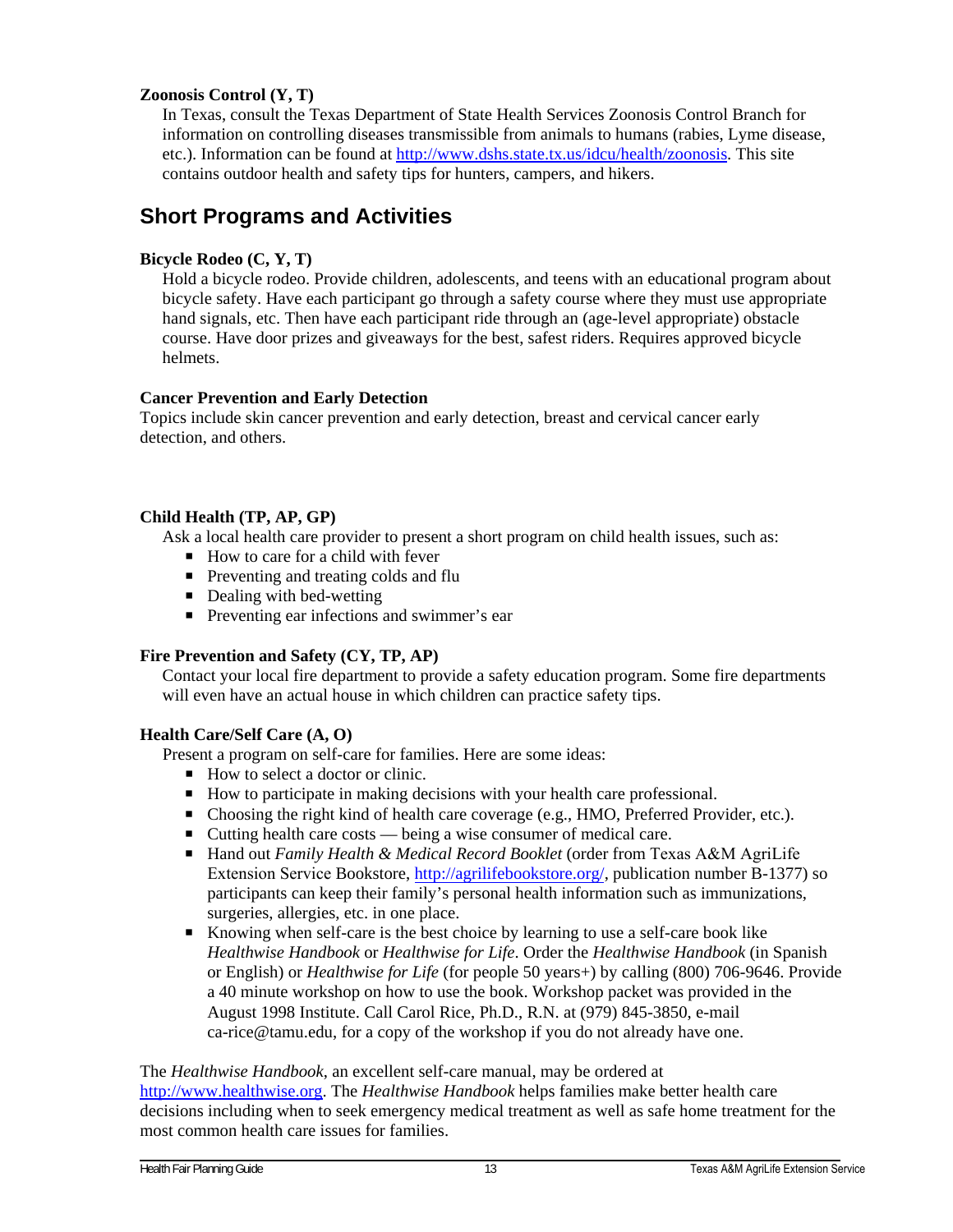#### **Heart Disease and Stroke Prevention and Early Detection of Heart Attack and Stroke (C, Y, T)**

Contact a local health care provider to do a short presentation on a selected topic like peripheral artery disease, dealing with heart failure, controlling blood pressure, etc. The American Heart Association (http://www.americanheart.org/) has handouts and other program materials that are downloadable on a variety of topics, including recognizing early symptoms of heart attack and stroke.

#### **Occupant Protection (C, Y, T)**

Have your 4-Hers put on a "Vince and Larry" or "Elvis" Passenger Safety Show. Costumes and accompanying cassettes can be ordered from the Extension Passenger Safety office [http://fcs.tamu.edu/safety/passenger\_safety/] at (979) 845-3850. Cassettes are set up so your kids can pantomime the words and songs.

#### **Physical Activity (ALL)**

Have a local aerobics, fitness, or karate expert provide a free, participatory activity, such as beginning step aerobics, or the advantages of strength training, etc. Try contacting your local YMCA for this and other related programs.

Ask an exercise physiologist, sports trainer, podiatrist, or physical therapist to speak on how to buy appropriate walking shoes or exercise equipment, what sports drinks are best or how to make your own sports drinks, learning to find your target heart rate, safely exercising in heat and cold extremes, or how to start a walking club.

#### **Prenatal Care (TP, AP)**

Ask a local registered and licensed dietitian to speak about prenatal nutrition. Go to http://marchofdimes.com for excellent handouts and topic ideas. Nurse practitioners, midwives, and other health care providers can be excellent speakers on a variety of topics.

#### **Women's Health (A, O)**

Contact a local health provider to present a program preventing osteoporosis, early detection of breast and cervical cancer, controlling menopausal symptoms, etc.

#### **Stress Management (A, Y\*, T\*, O\*)**

Try the Ping Pong Ball Balance Activity (adapted from Practical Parent Educators Curriculum). For this activity, you will need a plastic dish pan (filled ½ full with lukewarm water), a small hand towel, and 20 ping pong balls labeled as follows: promotion, relocation, parenthood, divorce, lay off, death, injury, illness, retirement, financial change, occupation change, law violation, begin or end of school, sex difficulties, marriage, pregnancy, mortgage over \$50,000, alcohol, drugs, depression.

Ask a participant to assist in the demonstration. Instruct the participant that as you drop ping pong balls into the dish pan, he/she is to keep the balls under the surface of the water with his/her hands (both hands may be used).

Read each ping pong ball as you drop it into the water. Explain to the group that struggling to keep the balls under the water is like trying to hold down all of the stressors with no resolution. We are able to keep some control over a few stressors, but as they accumulate and begin to build, it often becomes difficult to contain and control them.

As balls are being dropped into the water, encourage the volunteer to share any feelings or frustrations he/she might be experiencing in trying to keep the balls down. Allow the volunteer to dry his/her hands and sit down.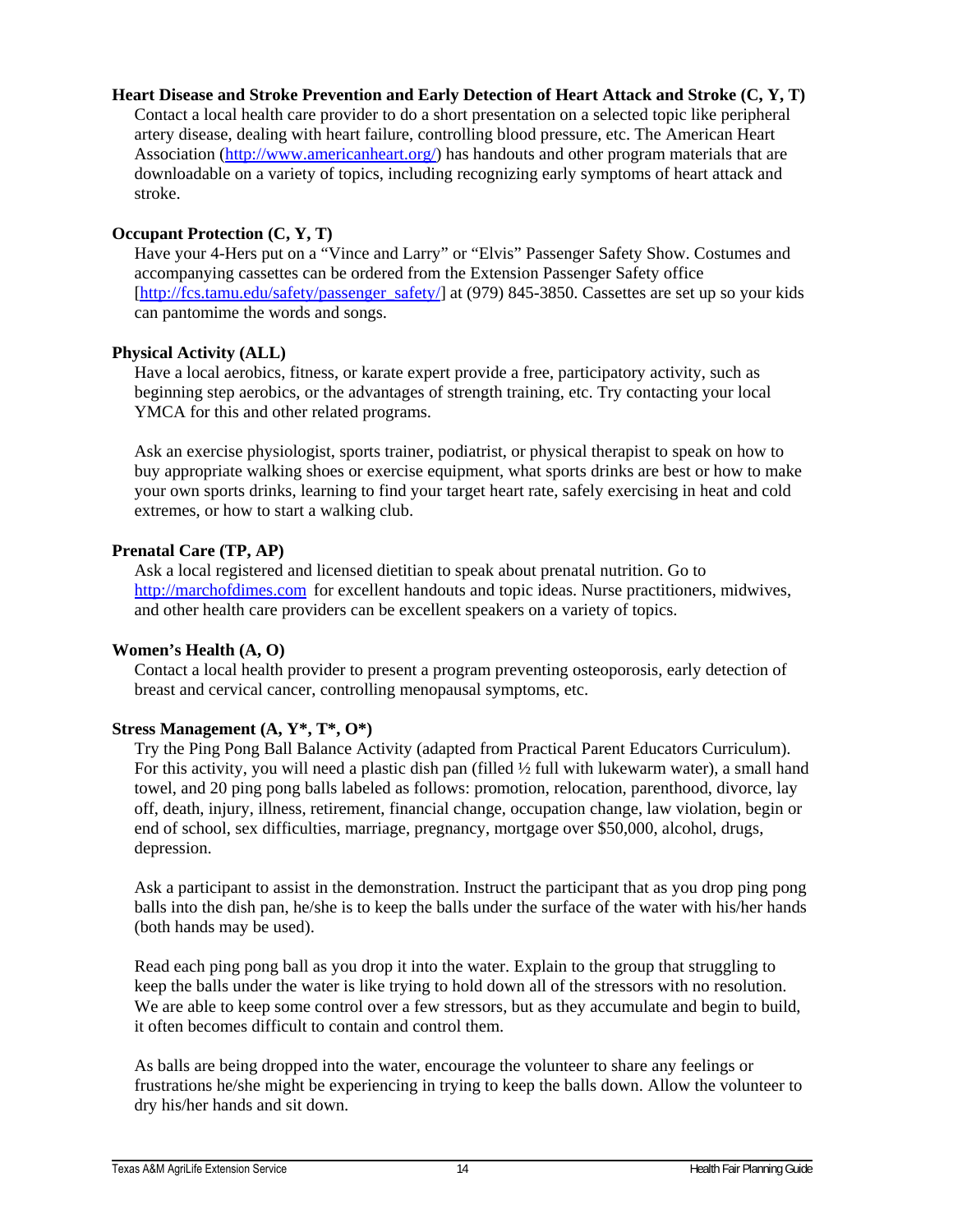Pull a few of the balls out and read the labels. Ask for suggestions on how to manage or prevent such stressors. Provide a handout with some suggestions (see August 1997 HealthHints newsletter for ideas

[http://fcs.tamu.edu/health/Health\_Education\_Rural\_Outreach/Health\_Hints/1997/August/Stress.p hp]).

\*This activity would be appropriate for adolescents/teens, and older adults; just change the stressors on the ping pong balls to make them appropriate to your audience.

#### **Tobacco Use Prevention (ALL)**

Try these activities with health fair participants:

#### **Grasping for Air**

Almost all cases of emphysema are due to cigarette smoking. The Gasping for Air activity will help participants to understand what it feels like to have emphysema.

*Materials:* one wrapped straw for each participant.

*Participation:* Give each participant a straw, and ask them to remove the wrapping. Have each participant place the straw in his/her mouth. Ask each participant to pinch his/her nostrils closed and breathe only through the straw in the mouth.

Another version of this is to have participants run in place for one minute. Then place straw in the mouth and breathe for one minute through the straw only. Children and teens like this version.

*Caution:* Explain that if any difficulty exists with breathing, they can stop the activity at any time.

*Next:* Participants are to breathe through the straw for one minute. After about 30 seconds, and continuing to breathe only through the straw, have participants look around at each other. (This should cause some laughing while still attempting to breathe through the straw.)

*Experience:* After the minute is up, ask participants to describe what is was like to breathe through the straw. (They will tell you it was difficult to breathe.) Explain that this is what is feels like to breathe when a person has emphysema. Ask them if it was harder to breathe through the straw when they started laughing. Ask them to consider how difficult it might be to go up a flight of stairs (or do other common activities) if they had to breathe like this.

You could also have two sponges to demonstrate why someone with emphysema has such a hard time breathing. One sponge should be moist and the other hard. The moist sponge is like a healthy lung filled with air sacs. The dry sponge is like the lung of someone with emphysema. A healthy lung (moist sponge) can easily bring oxygen into the air sacs (alveoli) and force carbon dioxide out of the air sacs. A lung with emphysema (hard sponge) cannot do this; trapped carbon dioxide stays in the lungs, making the person feel like they are starved for air.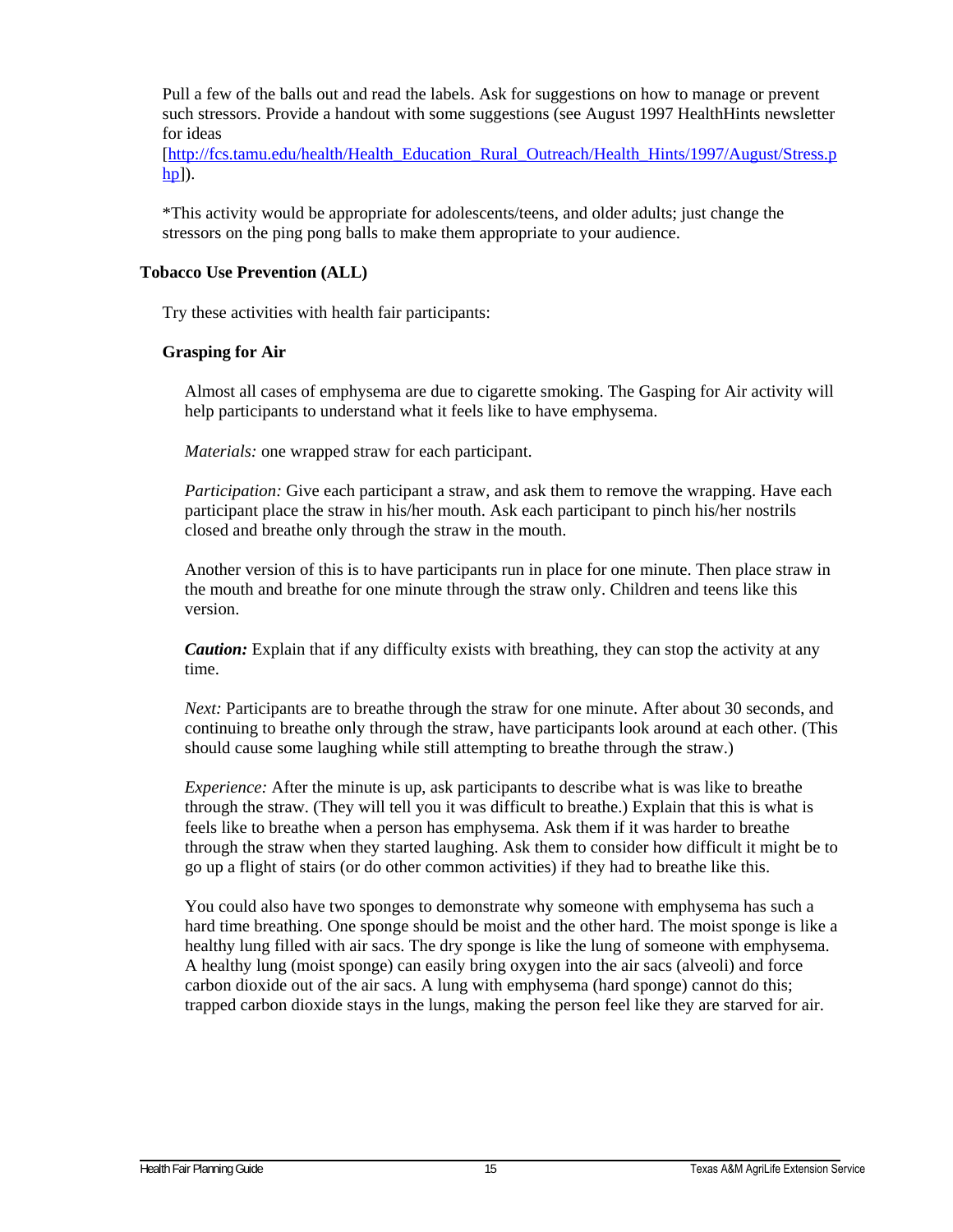#### **Smoke in the Air**

This activity only takes 5 minutes and is a good way to help people understand the implications of second-hand smoke.

*Materials:* spray bottle filled with water; tar-stained handkerchief.

*Demonstration:* Spray water from the spray bottle into the air as you move around the room.

*Participation:* Ask participants how they would react if they thought you were spraying perfume? A deadly poison? A virus? Tobacco smoke?

*Demonstration:* Show participants the handkerchief through which a smoker has exhaled tobacco smoke (be sure to have a smoker do this ahead of time).

*Explanation:* Explain that the tar in the tobacco smoke made the stains. The smoke in the handkerchief had already been in the lungs of the smoker. Ask what this tells the non-smoker about exhaled smoke from smokers? (It is harmful to everyone.)

Explain that second-hand smoke is the smoke that's in the air when tobacco is being smoked. Nicotine is also present in the second-hand smoke. Tar, nicotine, and other harmful substances in tobacco smoke pose a health threat to nearby non-smokers (adults, children, even family pets are affected).

#### **Jar of Tar**

This activity demonstrates how much tar goes into the lungs of a smoker in one year.

*Materials:* Clear jar with a lid. One cup of molasses poured into the jar.

*Demonstration:* Hold the jar with the 1 cup of molasses.

*Participation:* Ask participants how long would it take for a 1 pack a day smoker to get this much tar in their lungs. Ask participants what tar has to do with smokers' cough.

*Explanation:* This is how much tar enters the lungs of a 1 pack a day smoker in one year. Tar contains the substances that cause damage to lungs resulting in problems like emphysema and lung cancer. Tars also cause damage to the hair cells or cilia in the respiratory tract, causing the hairs to be flat instead of standing up and sending mucus back up the tract. Mucus collects, and the smoker has to cough to get the mucus out. This is what causes the smokers' cough. As shown in the Smokey Room demonstration above, tars get into the air, and people around the smoker breathe them too.

#### **Put It Outside**

In Texas, call Carol Rice, at 979-845-3850, or e-mail her at crice@ag.tamu.edu to find a variety of resources on this topic. The goal of these materials is to help parents of young children realize the dangers and consequences of exposing children to secondhand smoke including the increased risk for allergies, asthma, upper respiratory and ear infections. See http://putitoutside.tamu.edu/index.php for excellent resources on this topic.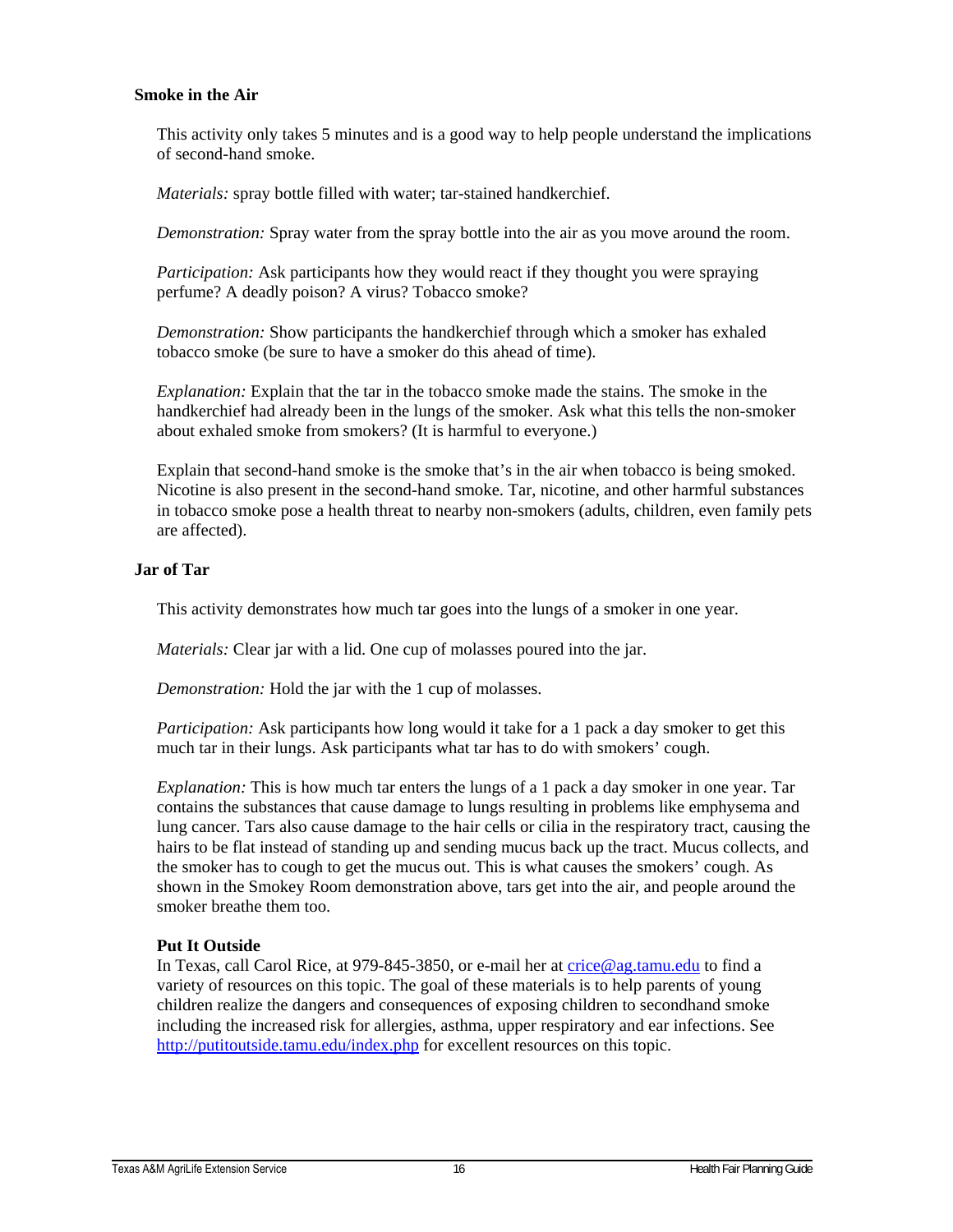## **Scavenger Hunt**

Often it can be difficult to organize school groups or other youth groups for participation in a health fair. Some of the biggest challenges are getting the youth to actively inquire about the booths and keeping all the youth from going booth-to-booth as a large group. A good way to overcome these challenges is to have a health fair scavenger hunt. Here's how it works:

- P Assign participants to groups of 4 to 6 individuals. If you have concerns about the youth sticking together or if you have younger children, be sure to have a sponsor or older participant to go with each group.
- P Make a list of questions that can only be answered at specific booths. You may tell the participants which booths they can find the answers at, or let participants find out for themselves. Put the same questions in a different order for each group. This staggered order should help you avoid groups gathering at one booth at the same time.
- P Have a prize for the group who gets all the correct answers, has the best (most detailed) answers, or finishes the hunt first. Or, make this hunt a graded assignment.

#### **Scavenger Hunt Questions**

Of course, not all health fairs will have the same booths, exhibits, and demonstrations, but here are some sample questions you might ask on your Scavenger Hunt Questionnaire.

- What is the universally recognized symbol for poison? (Skull and cross bones)
- **P** Does it matter when you apply sunscreen? (Yes, it should be applied 30 minutes prior to sun exposure.)
- P What are two signs of severe depression? (Change in sleep pattern, appetite changes, or withdrawal from family and friends)
- $\blacksquare$  What is a myocardial infarction? (Heart attack)
- $\blacksquare$  Hot water heaters should be set no higher than  $\blacktriangleright$  F to prevent scald burns. (120)
- How often should smoke detector batteries be checked to be sure they're working? (Monthly)
- What is the correct method to contact emergency services? (Call 911)
- Good \_\_\_\_\_\_\_\_\_ skills can help work out family problems. (Communication)
- If you're in the sun, you should wear a \_\_\_\_\_\_\_. (Hat)
- Wear a severy time you ride your bicycle. (Helmet)
- What is Zoonosis? (The study of diseases communicable from lower animals to man under natural conditions, e.g., rabies, Lyme disease, etc.)
- P List three animals that can carry the rabies disease. (Squirrels, skunks, dogs)
- P Name one way to protect your family from fires in the home. (Install smoke detectors and check batteries monthly, or have at least two planned escape routes)
- P True or False? Bicyclists should always yield the right of way to vehicles and pedestrians — let them go first. (True)
- The correct method of controlling major bleeding is: (circle one)
	- a. Lift injured area above heart level
	- b. Apply a band-aid
	- c. Apply direct pressure (Answer: C)
- P Why should I take my child to the doctor when he/she does not appear sick? (To diagnose any medical problems that could exist before they become severe, or for immunizations)
- P Why should I take my child to the dentist when he/she does not appear to have a dental problem? (To diagnose any dental problems that could exist before they become severe)
- P What are the long term dangers of using inhalants? (Weight loss, fatigue, salt imbalance, permanent nerve damage)
- Why is posture important? (Proper posture takes strain off of joints)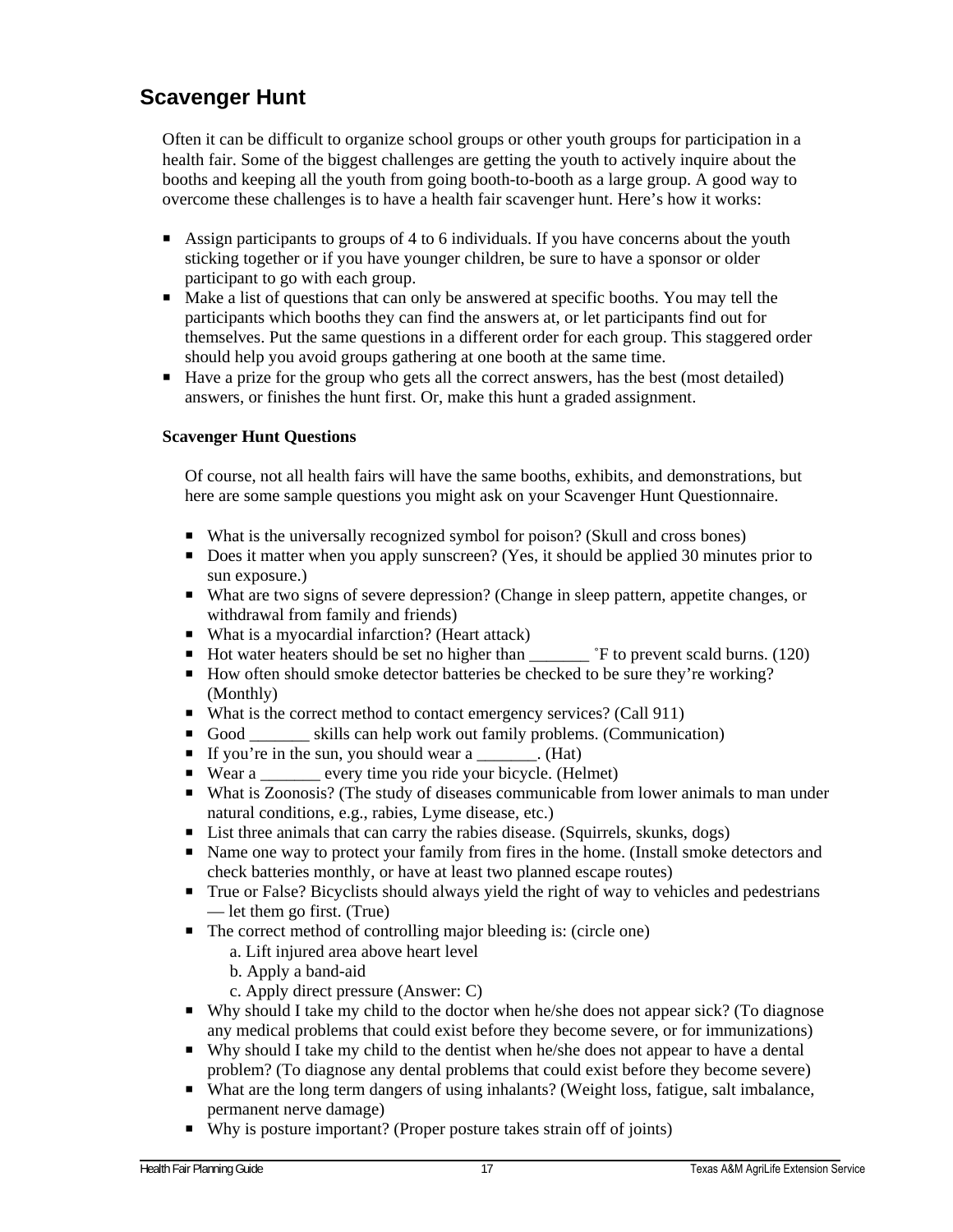- How much counts as one serving from the meat, fish, and poultry group? (2 to 3 oz., about the size of a deck of cards)
- P What is high blood pressure? (When the heart is straining to pump blood and creates pressure in the vessels)
- Can high blood pressure be cured? (No)
- $\bullet$  What is diabetes? (A condition that interferes with the way the body uses food for energy)
- $\blacksquare$  What are some ways to control diabetes? (Diet, exercise, education, and medications)
- $\blacksquare$  In which booth did you learn the best ideas?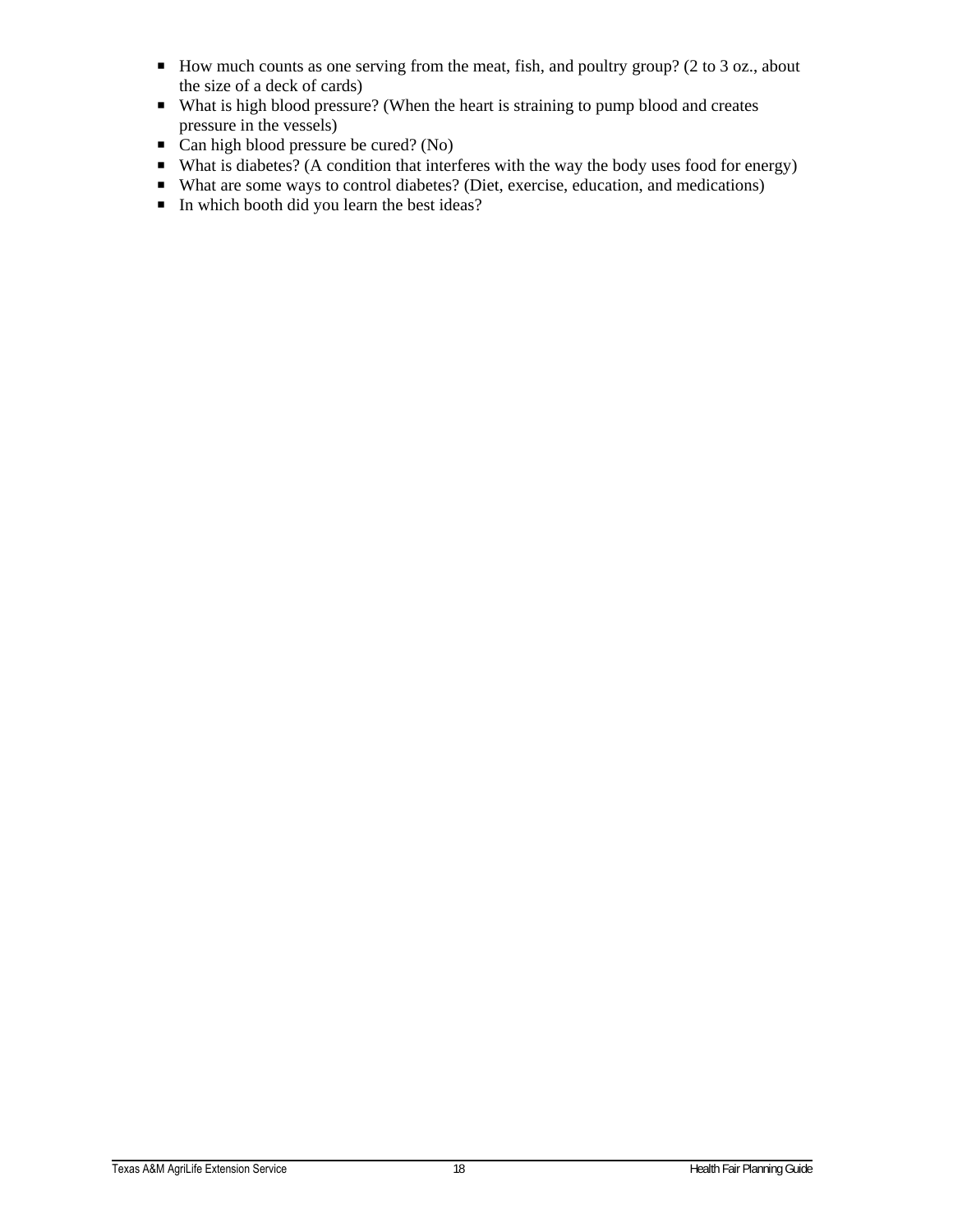## **Evaluating the Health Fair**

At least two types of evaluation forms should be developed — one for participants and another for the exhibitors.

### **Exhibitor Evaluations**

Exhibitor evaluations can be handed out near the end of the health fair. Ask them to deposit the completed forms in a box as they leave. Have participant and exhibitor evaluation forms printed on two different colors of paper so they will be easy to separate.

Other options include interviewing exhibitors as they leave, mailing a survey, or calling them a few days later.

An evaluation form for exhibitors is included in the appendix; modify as necessary.

## **Participant Evaluations**

Participant evaluations can be handed out as they register or sign in. The completed forms can be placed in a box as they leave. Another option is to have tables at the doors where people are most likely to exit; hand out the forms there, and ask people to complete them before leaving. Or, have volunteers interview people as they are leaving.

To encourage completion, a prize might be awarded to a person who provides their name and phone number on their completed evaluation form. The place for the participant's name and phone could be at the bottom of the form so it could be cut off and placed in a box for the drawing.

Another option is to mail evaluation forms or call a sample of registrants after the health fair — be sure you have collected addresses and phone numbers as people sign in. Mailing evaluation forms is not likely to have a good return — expect about 10 to 20 percent at best. Volunteers could help with this. The sample evaluation form included in the appendix can be modified for local county situations or shortened for telephone interviews.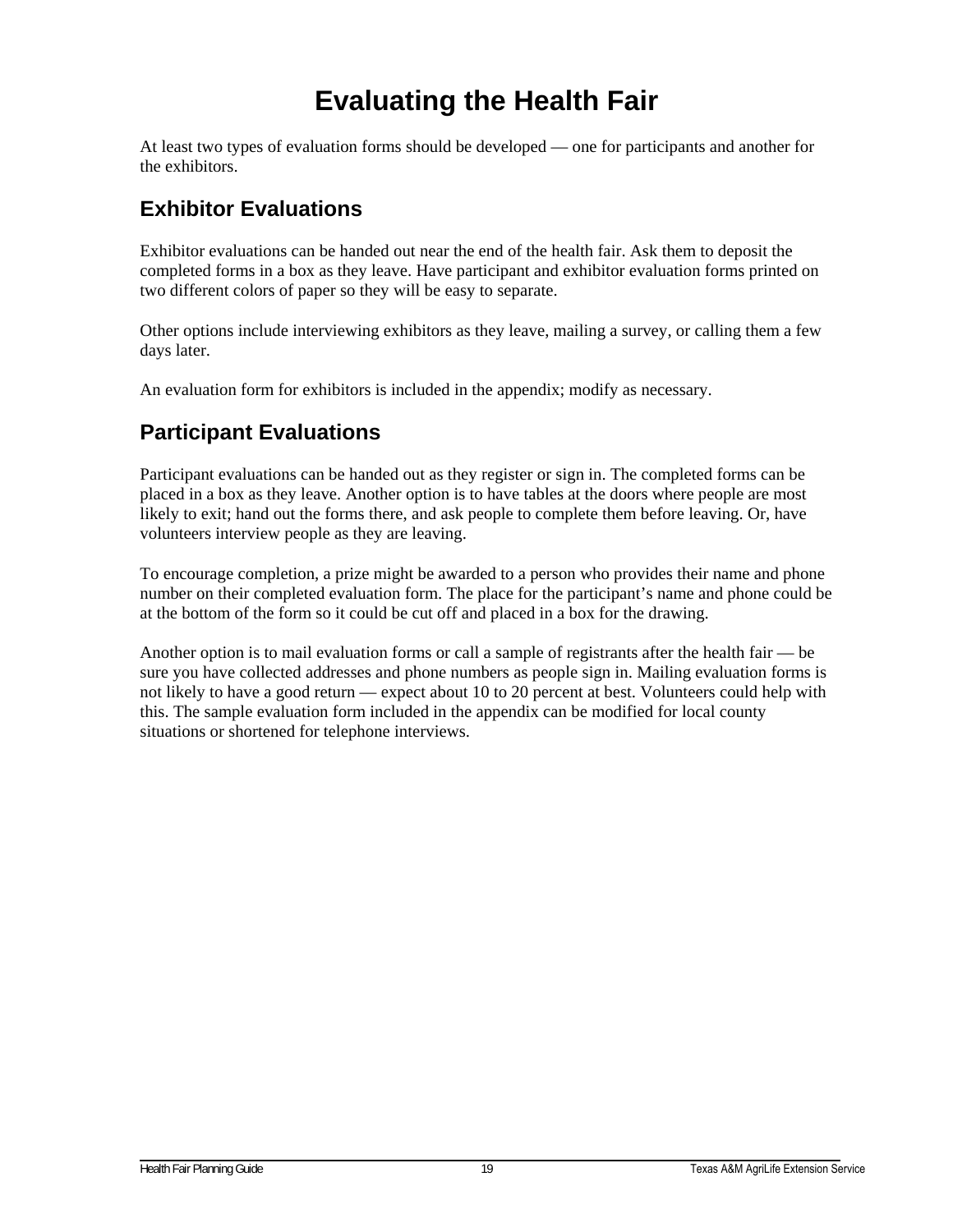#### Texas A&M AgriLife Extension Service 20 20 Health Fair Planning Guide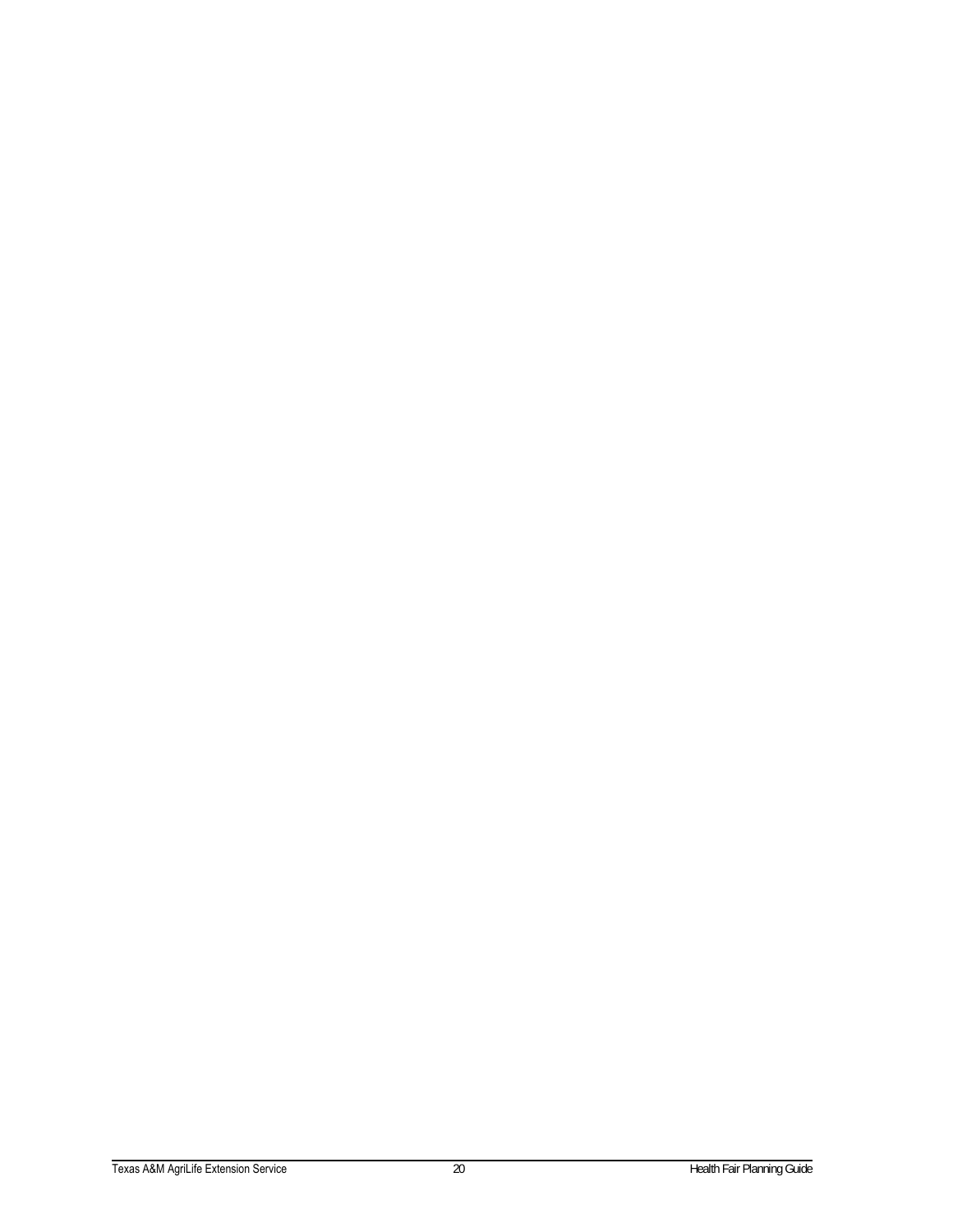## **Appendix**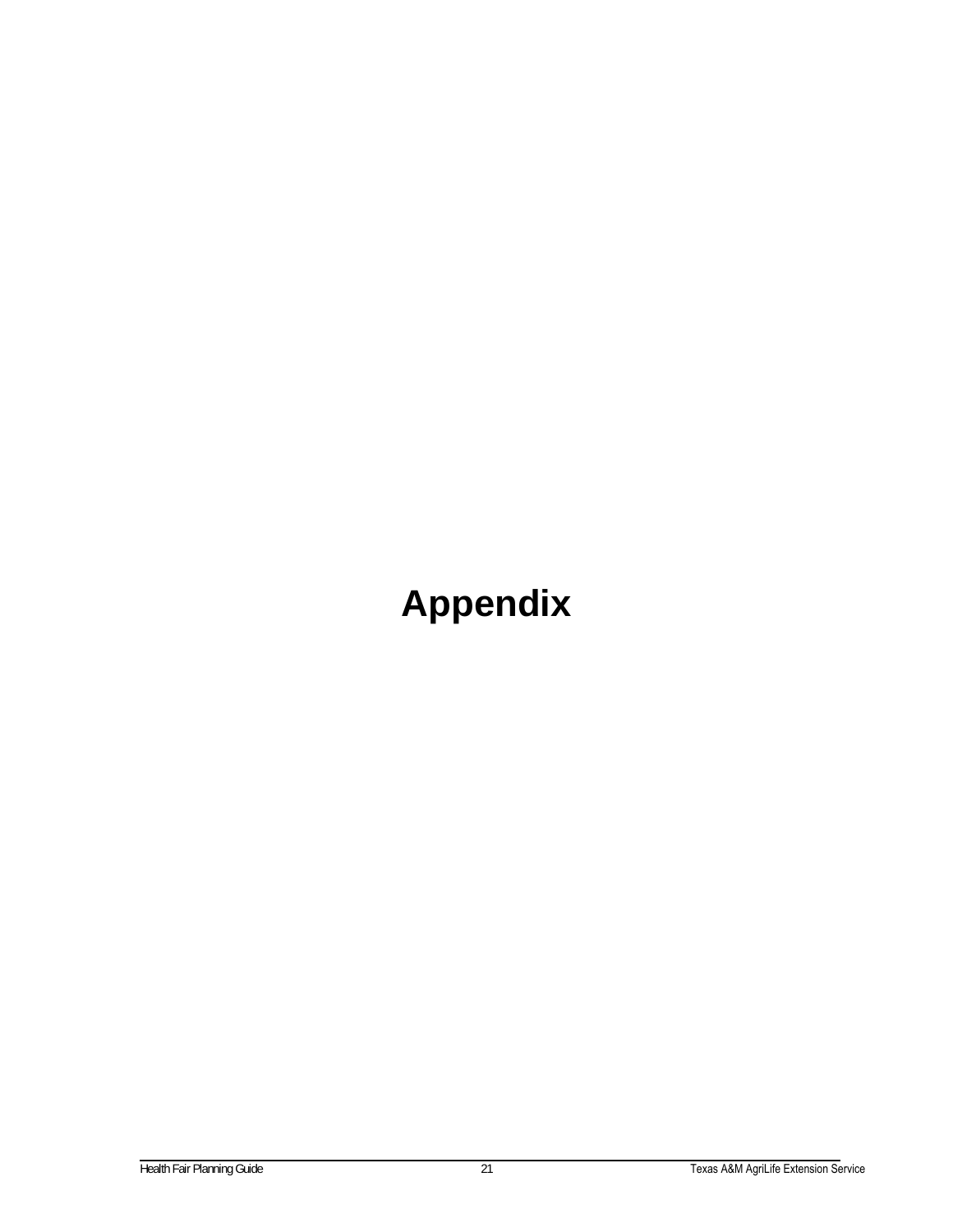#### Texas A&M AgriLife Extension Service 22 Health Fair Planning Guide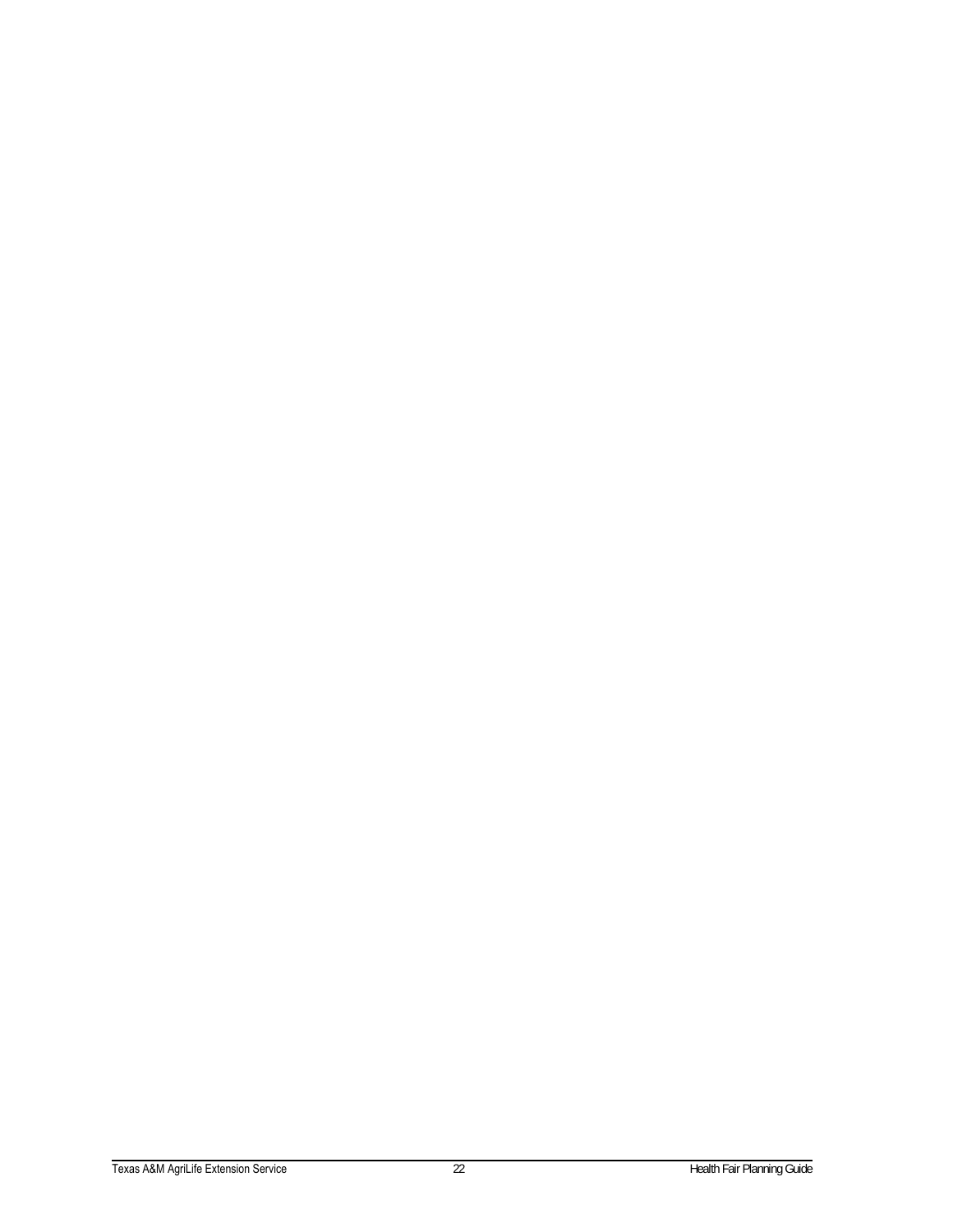## **Time Table Checklist for the Health Fair**

#### **6 to 12 Months before the Health Fair:**

- $\Box$  Establish goals and objectives for the Health Fair.
- $\Box$  Select a co-chair.
- $\Box$  Select planning committee members.
- $\Box$  Form and meet with subcommittees.
- $\Box$  Have subcommittees appoint chairs to report activities to the planning committee.
- $\Box$  Identify target audiences.
- $\Box$  Select a theme.
- $\Box$  Select a date and time.
- $\Box$  Select and reserve the location.
- $\Box$  Identify possible services, information, exhibits, activities.
- $\Box$  Prepare a budget.

#### **3 to 6 Months before the Health Fair:**

- $\Box$  Establish timelines.
- $\Box$  Secure commitments from health care providers, exhibitors, etc.
- $\Box$  Ask exhibitors, clinicians, and other people working in the Health Fair to reserve the selected date.
- $\Box$  Secure volunteers, including someone who can take pictures the day of the fair and someone to welcome and direct participants.
- $\Box$  Select health screenings and services to be offered.
- $\Box$  Decide on exhibits, activities, demonstrations, etc.
- $\Box$  Reserve rental equipment.
- $\Box$  Reserve tables and chairs.
- $\Box$  Reserve Extension exhibit.

#### **3 Months before the Health Fair**

- $\Box$  Order educational and promotional materials from American Heart Association, etc.
- $\Box$  Plan and begin securing prizes, decorations, goodie bags, giveaways, films, etc.
- $\Box$  Secure cash box; plan for change needs at the fair.
- $\Box$  Reserve handtrucks, carts, etc.
- $\Box$  Reserve trash receptacles.
- $\Box$  Plan to secure trash bags.
- $\Box$  Plan to secure tablecloths.
- $\Box$  Make posters, flyers, etc. to publicize the event.
- $\Box$  Duplicate printed materials, such as registration and evaluation forms.
- $\Box$  Locate and line up needed equipment (chairs, tables, and other necessary supplies).
- $\Box$  Receive written commitments from exhibitors, providers, volunteers, etc.
- $\Box$  Provide written confirmation to exhibitors, including the following:
	- date of event
	- time (to set up booth and hours open to public)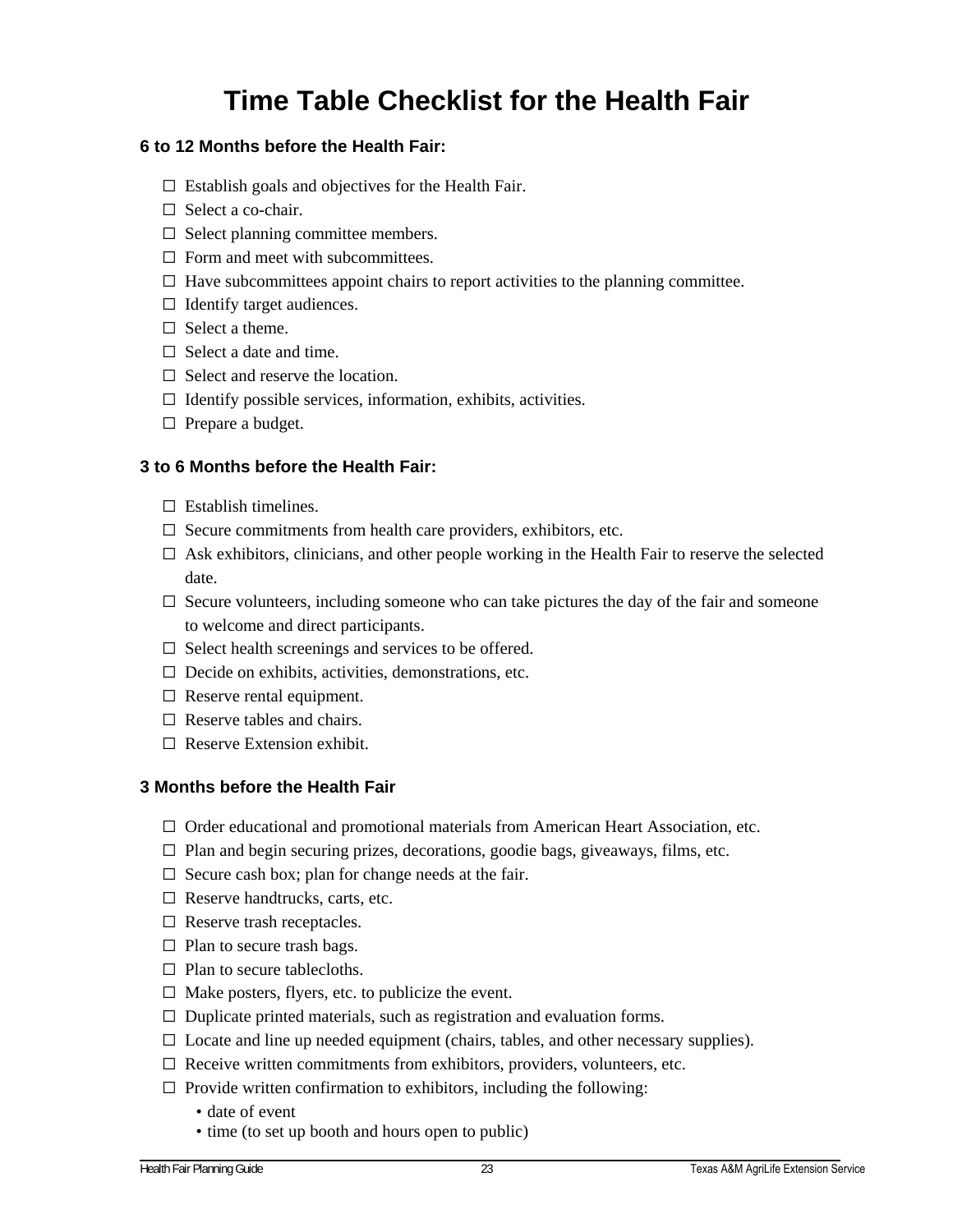- location (include a map)
- general guidelines
- title for their booth signs (provided by either committee or exhibitor)
- ask exhibitors to bring special equipment, such as extension cords, three-prong adaptors, etc.
- ask exhibitors about space and electrical requirements
- $\Box$  Receive written requests from exhibitors for electrical outlets, cords, etc.

#### **1 Month before the Health Fair:**

- $\Box$  Meet with committee chairs to review progress towards implementation of plans.
- $\Box$  Publicize the event with flyers, posters, etc.
- $\Box$  Contact television, radio, and newspapers to publicize.
- $\Box$  Plan booth, exhibits, and classroom locations.
- $\Box$  Make booth signs.
- $\Box$  Make map for exhibitors and participants.
- $\Box$  Make the program, acknowledging exhibitors, volunteers, donors, etc.
- $\Box$  Make a list of items still needed to be purchased.
- $\Box$  Secure the following supplies for the "be prepared for anything kit":
	- Pens and pencils
	- Felt-tipped markers large, small, different colors
	- Extension cords
	- Paper clips, rubber bands, tacks, pins
	- Stapler and extra staples
	- Scotch, masking, and duct tape
	- Hammer, nails, pliers, and screwdriver
	- Posterboard
	- Paper
	- Batteries
	- Emergency kit with first aid supplies
	- Trash bags
	- Paper towels
	- Kleenex
	- Camera and film for the volunteer photographer
	- Phone book, exhibitor and volunteer lists with phone numbers, etc.

#### **1 Week before the Health Fair:**

- $\Box$  Confirm with all participants.
- $\Box$  Print map and program.
- $\Box$  Make exhibitor, volunteer, chairman, etc. nametags.
- $\Box$  Purchase perishable items, safely store, etc.
- $\Box$  Make list of where volunteers will be assigned the day of the health fair.
- $\Box$  Finalize plan for the registration table and registration process.
- $\Box$  Finalize plan for staffing, including command center table.
- $\Box$  Finalize plan for evaluation, including distribution and collection.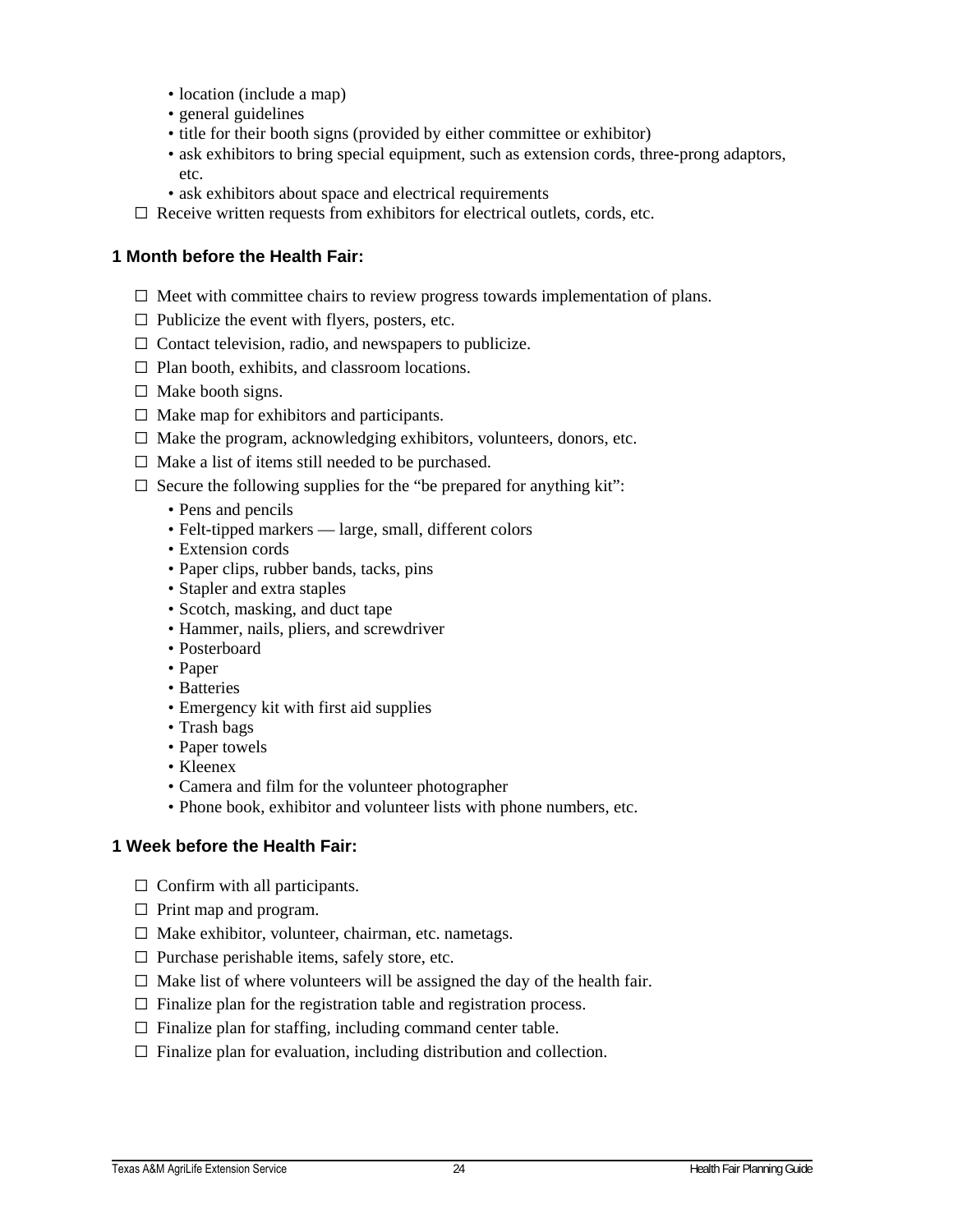#### **Day before the Health Fair:**

- $\Box$  Set up tables, booths, exhibits, chairs, classrooms, etc.
- $\Box$  Bring the "be prepared for anything kit."
- $\Box$  Label the command center table and equip it with the "be prepared for anything kit."
- $\Box$  Set up the registration table, including:
	- Sign-in/registration sheets, including addresses and phone numbers
	- Plenty of pens and pencils for participants
	- Maps of exhibits and programs
	- "Goody bags" for giveaways
	- Assignment list for volunteers
- $\Box$  Set up the evaluation area, including forms for exhibitors and participants.
- $\Box$  Set up the food area.
- $\Box$  Make sure there are enough electrical cords, outlets, audiovisual equipment, etc.

#### **Day of the Health Fair:**

- $\Box$  Set up as needed.
- $\Box$  Be ready one hour before opening.
- $\Box$  Direct and instruct volunteers.
- $\Box$  Collect registrations.
- $\Box$  Collect evaluations.
- $\Box$  Clean up.
- $\Box$  Estimate attendance.

#### **Follow-up after the Health Fair:**

- $\Box$  Send thank you letters to exhibitors, volunteers, etc.
- $\Box$  Check with health agencies doing screenings to make sure follow-up is done for all lab results.
- $\Box$  Tabulate evaluation results.
- $\Box$  Determine and document possible improvements for next time.
- $\Box$  Report results to the Commissioners Court, exhibitors, media, etc., as appropriate.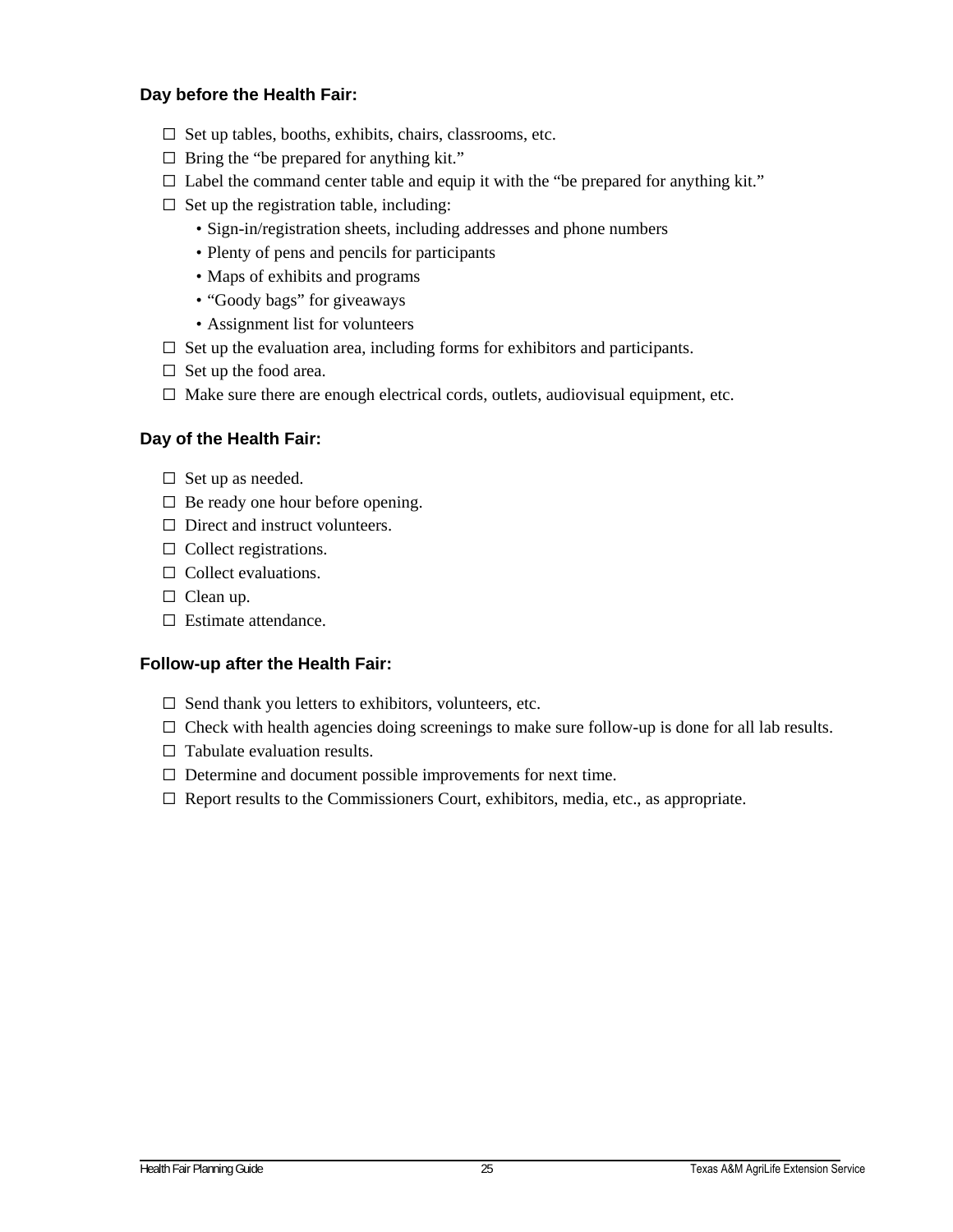#### Texas A&M AgriLife Extension Service 26 26 Health Fair Planning Guide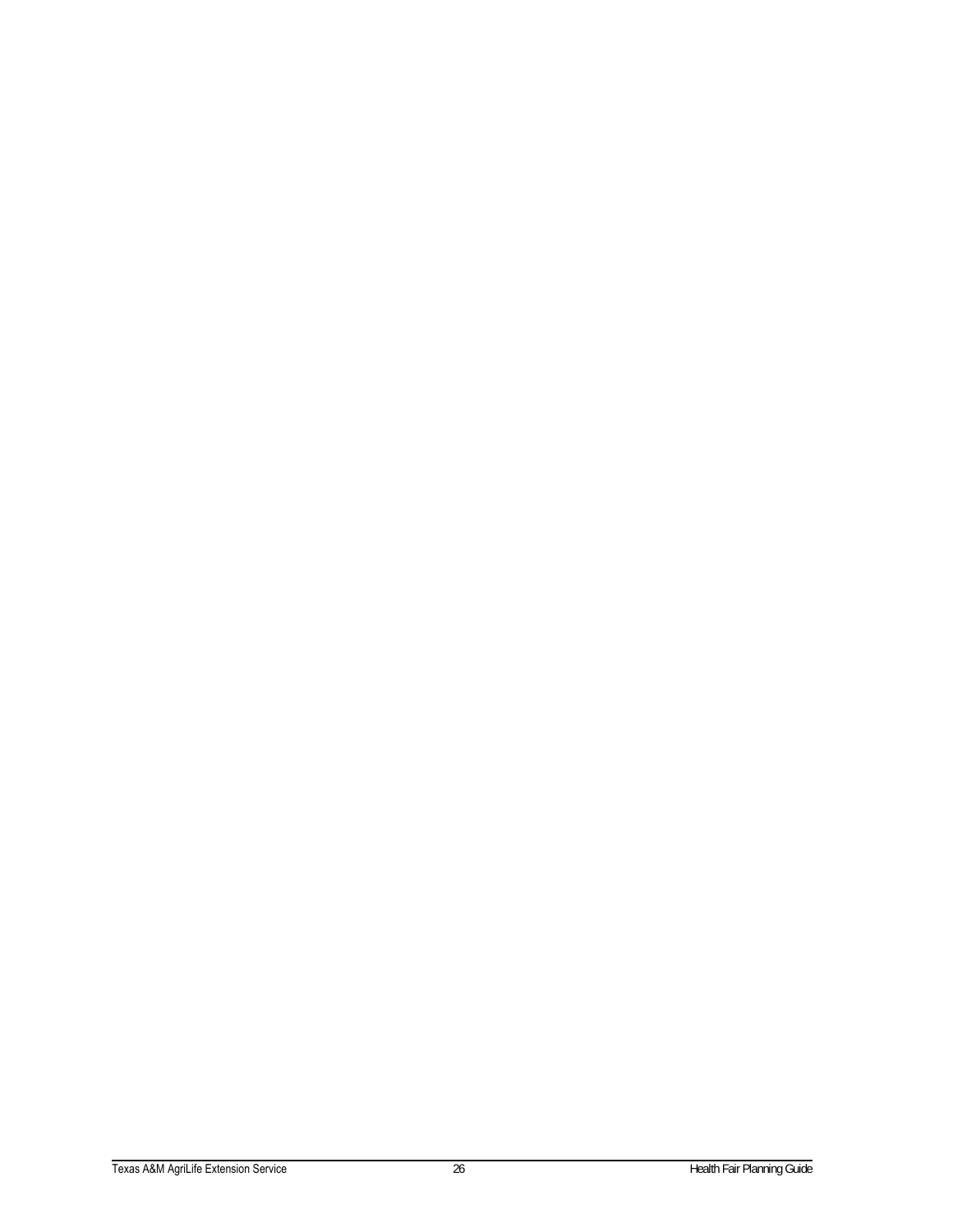## **Health Resource Organizations for Health Fairs**

| <b>Texas A&amp;M AgriLife Extension Service</b><br><b>Family and Community Health</b><br>https://fch.tamu.edu                                                                                     | Contact your county Extension agent to secure<br>health exhibits and displays as well as<br>prevention presentations on topics including<br>cancer prevention and early detection, physical<br>activity, passenger safety, diabetes, indoor air<br>quality, childhood overweight, emergency<br>preparedness, nutrition and other health topics.                                                                   |
|---------------------------------------------------------------------------------------------------------------------------------------------------------------------------------------------------|-------------------------------------------------------------------------------------------------------------------------------------------------------------------------------------------------------------------------------------------------------------------------------------------------------------------------------------------------------------------------------------------------------------------|
| <b>Texas Poison Center Network</b><br>http://poisoncontrol.org                                                                                                                                    | Center that serves the citizens of Texas; offers<br>first emergency assistance to the public, and<br>assists professionals in treating poisonings.<br>Offers prevention educational materials and<br>programs.                                                                                                                                                                                                    |
| <b>Texas Beef Council</b><br>http://www.txbeef.org/                                                                                                                                               | Trade association that provides a variety of<br>information on nutrition and consumer health.                                                                                                                                                                                                                                                                                                                     |
| <b>Texas Cancer Information</b><br>http://www.texascancer.info/                                                                                                                                   | Texas Cancer Information provides on-line<br>Texas cancer resource and statistical<br>information. Resource information includes<br>physicians, mammography facilities, hospitals,<br>community services, and support groups;<br>cancer statistics includes county cancer<br>profiles, site-specific cancer data, and<br>population. Offers information on access to<br>cancer care for low-income and uninsured. |
| <b>Texas Department of State Health Services</b><br><b>Substance Abuse Services</b><br>http://www.dshs.state.tx.us/sa/                                                                            | State agency that oversees programs and<br>information related to substance abuse<br>including alcohol.                                                                                                                                                                                                                                                                                                           |
| <b>Texas Department of Assistive and</b><br><b>Rehabilitative Services (DARS)</b><br><b>Services for the Blind and Visually</b><br><b>Impaired</b><br>http://www.dars.state.tx.us/dbs/index.shtml | State agency with primary responsibility of<br>providing services to visually disabled persons;<br>services include counseling and guidance,<br>rehabilitation training, vocational evaluations<br>and training, reader services, and a variety of<br>other services.                                                                                                                                             |

### **Texas Resources**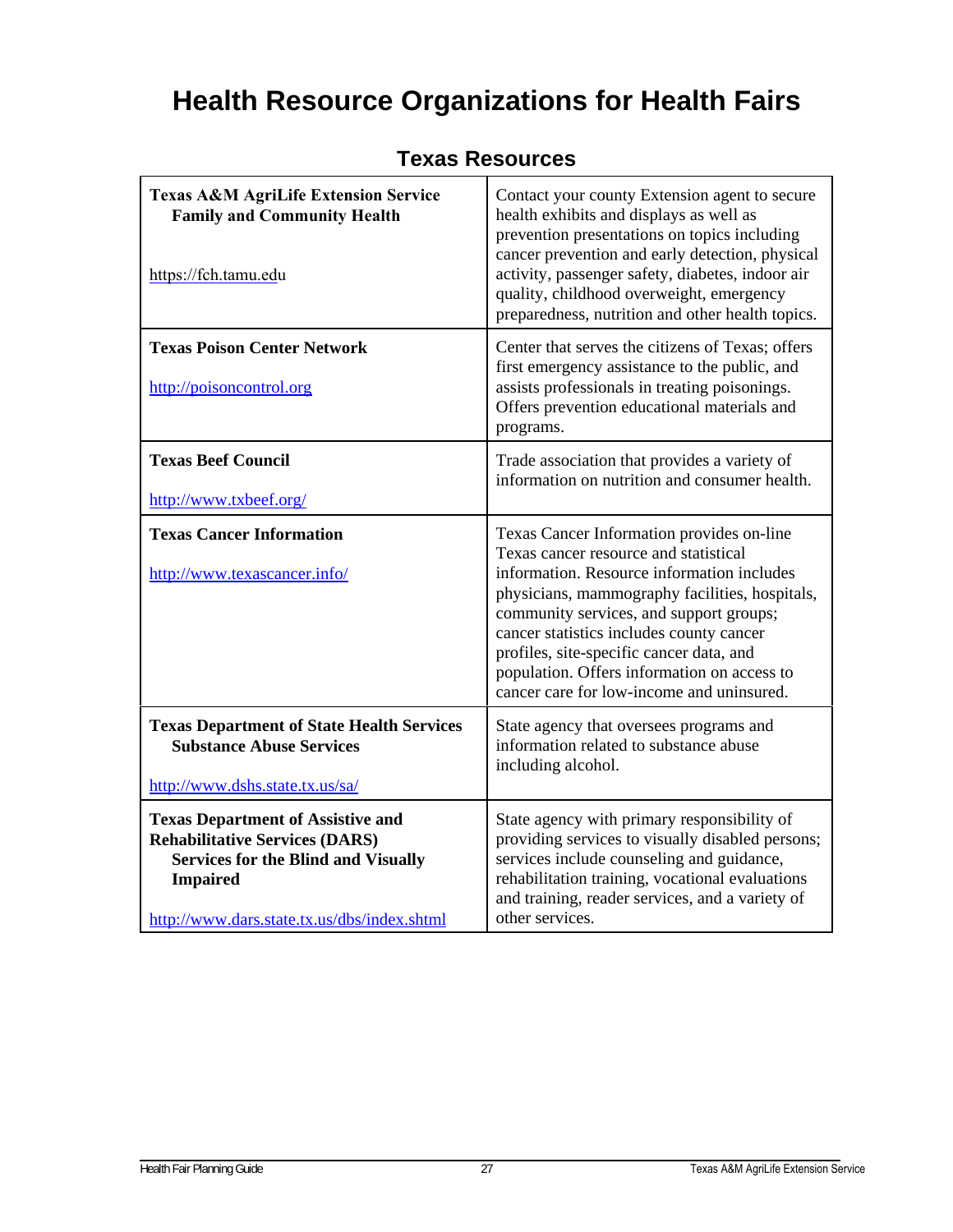## **Texas Resources**

| <b>Texas Department of Assistive and</b><br><b>Rehabilitative Services (DARS)</b><br><b>Services for Persons Who Are Deaf or</b><br><b>Hard of Hearing</b><br>http://www.dars.state.tx.us/dhhs/index.shtml | DARS provides funds for interpreter services,<br>communication access, services to older<br>hearing impaired Texans, tests and licenses<br>sign language and oral interpreters, funds<br>intern/mentor programs, interpreter outreach<br>and training, various projects to identify<br>individuals with hearing loss, and hard of<br>hearing specialist program, information and<br>referral, and a tuition wavier certification of<br>deafness. |
|------------------------------------------------------------------------------------------------------------------------------------------------------------------------------------------------------------|--------------------------------------------------------------------------------------------------------------------------------------------------------------------------------------------------------------------------------------------------------------------------------------------------------------------------------------------------------------------------------------------------------------------------------------------------|
| <b>Texas Department of Aging and Disability</b><br><b>Services</b><br>http://www.dads.state.tx.us/                                                                                                         | The department provides a wide array of<br>services, which vary according to local needs<br>and resources for older adults and others with<br>disabilities.                                                                                                                                                                                                                                                                                      |
| <b>Texas Department of State Health Services</b><br><b>Tobacco Prevention and Control</b><br>http://www.dshs.state.tx.us/tobacco/<br>http://yesquit.com                                                    | This agency offers technical assistance,<br>trainings, and resources to community groups,<br>healthcare providers, schools, and worksites in<br>its efforts to reduce tobacco's toll on Texas.<br>Supports free Quit Line 1-877-937-7848.                                                                                                                                                                                                        |
| <b>Texas Department of State Health Services</b><br>http://www.dshs.state.tx.us/                                                                                                                           | State agency that provides a variety of public<br>health services to promote health and prevent<br>disease in Texas                                                                                                                                                                                                                                                                                                                              |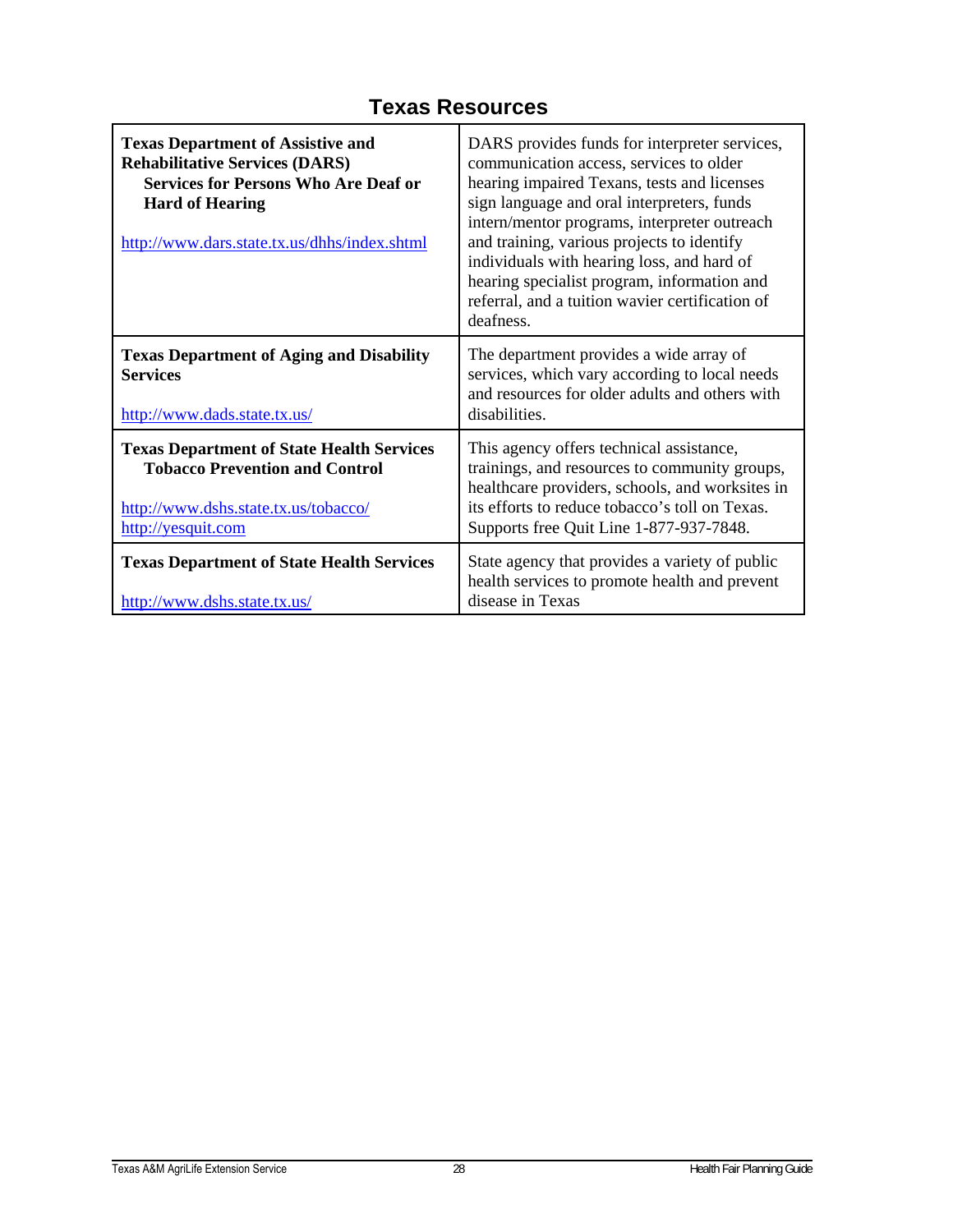## **Health Resource Organizations for Health Fairs**

| Organization                                                                            | <b>Description</b>                                                                                                                                                                                                                                                                                                                            |
|-----------------------------------------------------------------------------------------|-----------------------------------------------------------------------------------------------------------------------------------------------------------------------------------------------------------------------------------------------------------------------------------------------------------------------------------------------|
| <b>American Association of Retired Persons</b><br>(AARP)<br>http://www.aarp.org/health/ | State office of AARP that expands national<br>AARP services by providing information,<br>extending services for direct assistance, and<br>local advocacy.                                                                                                                                                                                     |
| <b>American Cancer Society</b><br>http://www.cancer.org/                                | The American Cancer Society is the<br>nationwide, community-based, voluntary health<br>organization dedicated to eliminating cancer as<br>a major health problem by preventing cancer,<br>through research, education, advocacy, and<br>service.                                                                                              |
| <b>American Diabetes Association</b><br>http://diabetes.org                             | Association that funds research and publishes<br>results; services as advocate for diabetes<br>funding; provides materials, education, and<br>other services to people with diabetes and their<br>families, health professionals, and the public.                                                                                             |
| <b>American Heart Association</b><br>http://americanheart.org                           | The mission of the American Heart Association<br>is to reduce disability and death from<br>cardiovascular diseases and stroke. The<br>association provides the public with a variety<br>of risk assessment information including<br>materials on smoking, nutrition, fitness and<br>high blood pressure, as well as heart-healthy<br>recipes. |
| <b>American Lung Association</b><br>http://lungusa.org                                  | The American Lung Association is a<br>non-profit, voluntary health organization<br>dedicated to the conquest of lung disease and<br>the promotion of lung health. The Association<br>provides programs of education, community<br>service, advocacy, and research.                                                                            |
| <b>American Red Cross</b><br>http://www.redcross.org/                                   | Organization that provides education in the<br>treatment of medical emergencies and assists<br>people who have been involved or affected by<br>disasters.                                                                                                                                                                                     |
| <b>Arthritis Foundation</b><br>http://www.arthritis.org/                                | Foundation that provides brochures and other<br>literature on a variety of arthritis-related<br>diseases; offers seminars and speakers to<br>school community groups; offers support<br>programs, exercise programs, and referrals.                                                                                                           |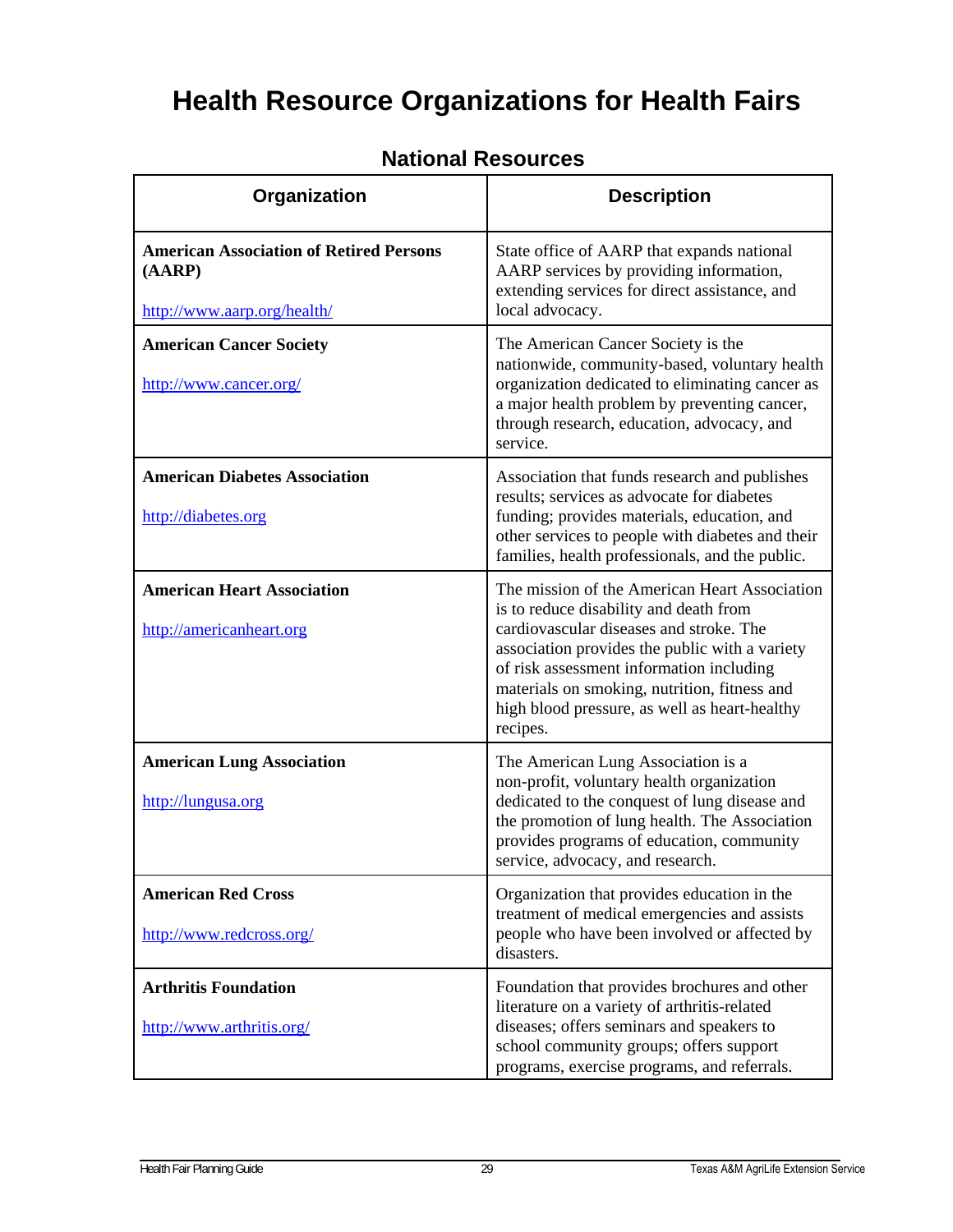| Organization                                                                                                     | <b>Description</b>                                                                                                                                                                                                                                                                                                  |
|------------------------------------------------------------------------------------------------------------------|---------------------------------------------------------------------------------------------------------------------------------------------------------------------------------------------------------------------------------------------------------------------------------------------------------------------|
| <b>Consumer Product Safety Commission</b><br><b>Dallas Regional Office</b>                                       | Federal government office concerned with<br>product safety and consumer health.                                                                                                                                                                                                                                     |
| http://www.cpsc.gov                                                                                              |                                                                                                                                                                                                                                                                                                                     |
| <b>Dairy Max</b><br>http://www.dairymax.org/                                                                     | Dairy Max is the USDA-qualified generic<br>promotion program organized by dairy farmers.<br>It provides nutrition information and marketing<br>materials for schools and health professionals.                                                                                                                      |
| <b>Food and Drug Administration</b><br>http://www.fda.gov/                                                       | Government agency that disseminates<br>information regarding nutrition and food and<br>drug safety.                                                                                                                                                                                                                 |
| <b>Food and Nutrition Information Center</b><br><b>Rural Information Center</b><br>http://www.nal.usda.gov/fnic/ | Library maintained by the Department of<br>Agriculture that provides information on<br>nutrition, food services, and food technology.<br>Will do literature searches and provide<br>information on grants for rural areas.                                                                                          |
| <b>Indoor Air Quality Information</b><br><b>Clearinghouse</b><br>http://www.epa.gov/iaq/                         | Specialists provide information, referrals,<br>publications, and database searches on indoor<br>air quality. Information includes pollutants and<br>sources, health effects, control methods,<br>commercial building operations and<br>maintenance, standards and guidelines, and<br>federal and state legislation. |
| <b>March of Dimes Birth Defects Foundation</b><br>http://www.marchofdimes.com/                                   | This organization provides information<br>directed at improving the health of babies by<br>preventing birth defects, premature birth and<br>infant mortality.                                                                                                                                                       |
| <b>Mothers Against Drunk Driving (MADD)</b><br>http://www.madd.org                                               | The mission of Mothers Against Drunk Driving<br>is to stop drunk driving and to support victims<br>of this violent crime.                                                                                                                                                                                           |
| National Center for Farmworker Health, Inc.<br>http://www.ncfh.org                                               | Program that provides farmworker families<br>with health-related information and technical<br>assistance.                                                                                                                                                                                                           |
| <b>National Multiple Sclerosis Society</b><br>http://www.nmss.org/                                               | Organization that provides services and<br>education for persons affected by multiple<br>sclerosis.                                                                                                                                                                                                                 |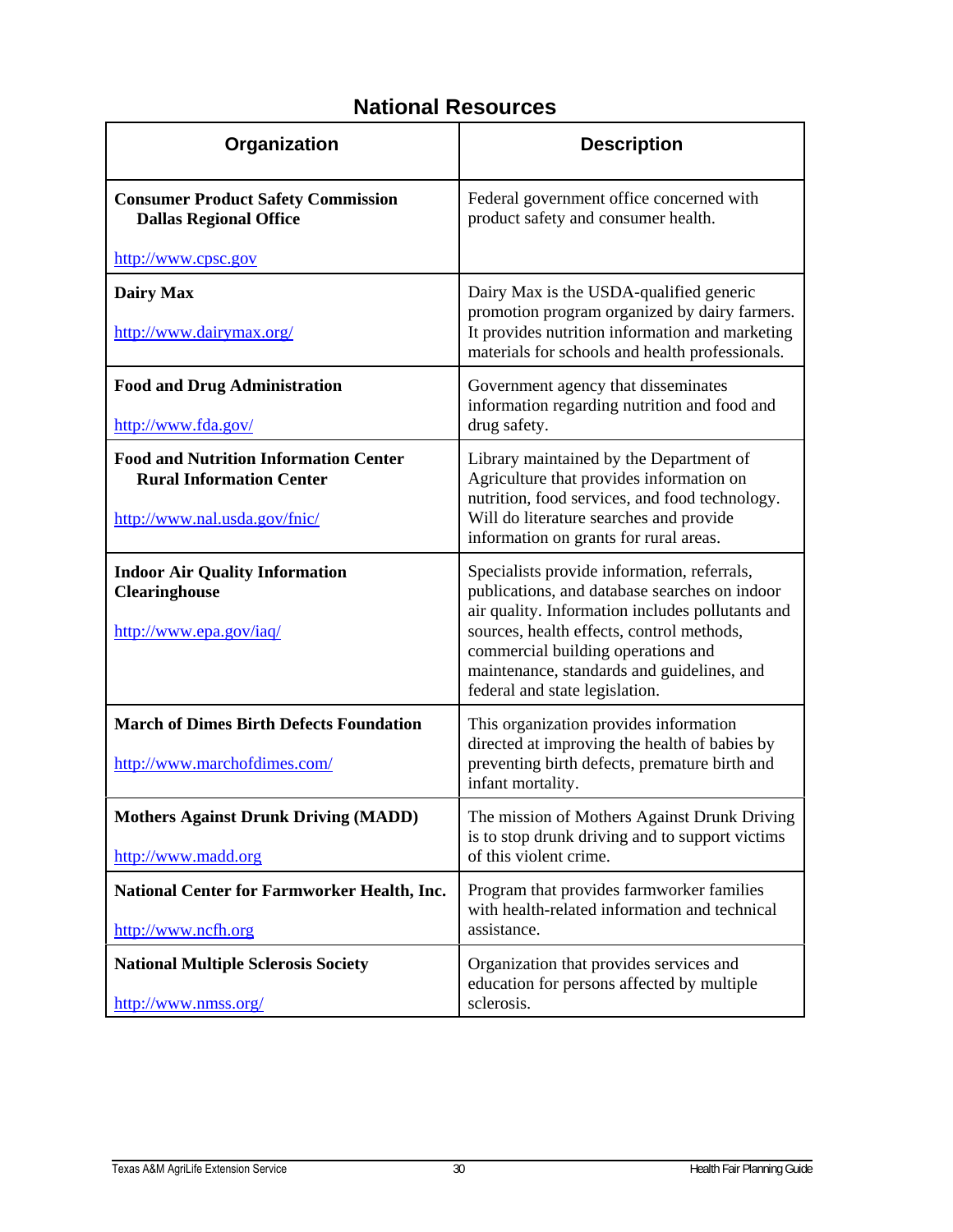| Organization                                                                                                                                     | <b>Description</b>                                                                                                                                                                                                                                                                                                                                                                                                                                                                                                                                                                                                                                                                                  |
|--------------------------------------------------------------------------------------------------------------------------------------------------|-----------------------------------------------------------------------------------------------------------------------------------------------------------------------------------------------------------------------------------------------------------------------------------------------------------------------------------------------------------------------------------------------------------------------------------------------------------------------------------------------------------------------------------------------------------------------------------------------------------------------------------------------------------------------------------------------------|
| <b>National Cancer Institute (NCI)</b><br><b>Cancer Information Services (CIS)</b><br>(800) 4-CANCER or (800) 422-6237<br>http://www.cancer.gov/ | The Cancer Information Services (CIS) is a<br>nationwide network of 19 regional field offices<br>supported by the National Cancer Institute<br>(NCI) that provides accurate, up-to-date<br>information on cancer to patients and their<br>families, health care professionals, and the<br>general public. The CIS can provide specific<br>information in English and Spanish about<br>particular types of cancer, as well as<br>information on how to obtain second opinions<br>and the availability of clinical trails. Each CIS<br>office has access to the NCI treatment database<br>PDQ, which offers callers the most current<br>state-of-the art treatment and clinical trial<br>information. |
| <b>National Center for Education in Maternal</b><br>and Child Health<br>http://www.ncemch.org/                                                   | Organization that provides general and<br>technical assistance, develops professional<br>educational and reference materials on issues<br>relating to public policy and program<br>development in maternal and child health.                                                                                                                                                                                                                                                                                                                                                                                                                                                                        |
| <b>National Center for Health Statistics</b><br>http://www.cdc.gov/nchs/                                                                         | The Center is the federal government's<br>principal vital and health statistics agency.<br>Provides reference, inquiry, and referral<br>services. Produces series of publications-some<br>free of charge. Catalogs of electronic and<br>printed products are available.                                                                                                                                                                                                                                                                                                                                                                                                                             |
| <b>National Cholesterol Education Program</b><br><b>NHLBI</b> Information Center<br>http://www.nhlbi.nih.gov/about/ncep/index.htm                | NHLBI program that has developed<br>recommendations, guidelines, and educational<br>materials related to cholesterol.                                                                                                                                                                                                                                                                                                                                                                                                                                                                                                                                                                               |
| <b>National Clearinghouse for Alcohol and Drug</b><br><b>Information (NCADI)</b><br>http://ncadi.samhsa.gov                                      | Organization that provides the latest<br>information on alcohol, tobacco, and other<br>drugs in a variety of formats, including printed<br>material and videos.                                                                                                                                                                                                                                                                                                                                                                                                                                                                                                                                     |
| <b>National Clearinghouse for Primary Health</b><br><b>Care Information</b><br>http://www.bphc.hrsa.gov/                                         | Clearinghouse that provides information to<br>support the delivery of health care to areas that<br>have shortages of medical personnel and<br>services.                                                                                                                                                                                                                                                                                                                                                                                                                                                                                                                                             |
| <b>National Foundation for Infectious Diseases</b><br>http://www.nfid.org/                                                                       | Provides fact sheets on immunizations to<br>prevent infectious diseases.                                                                                                                                                                                                                                                                                                                                                                                                                                                                                                                                                                                                                            |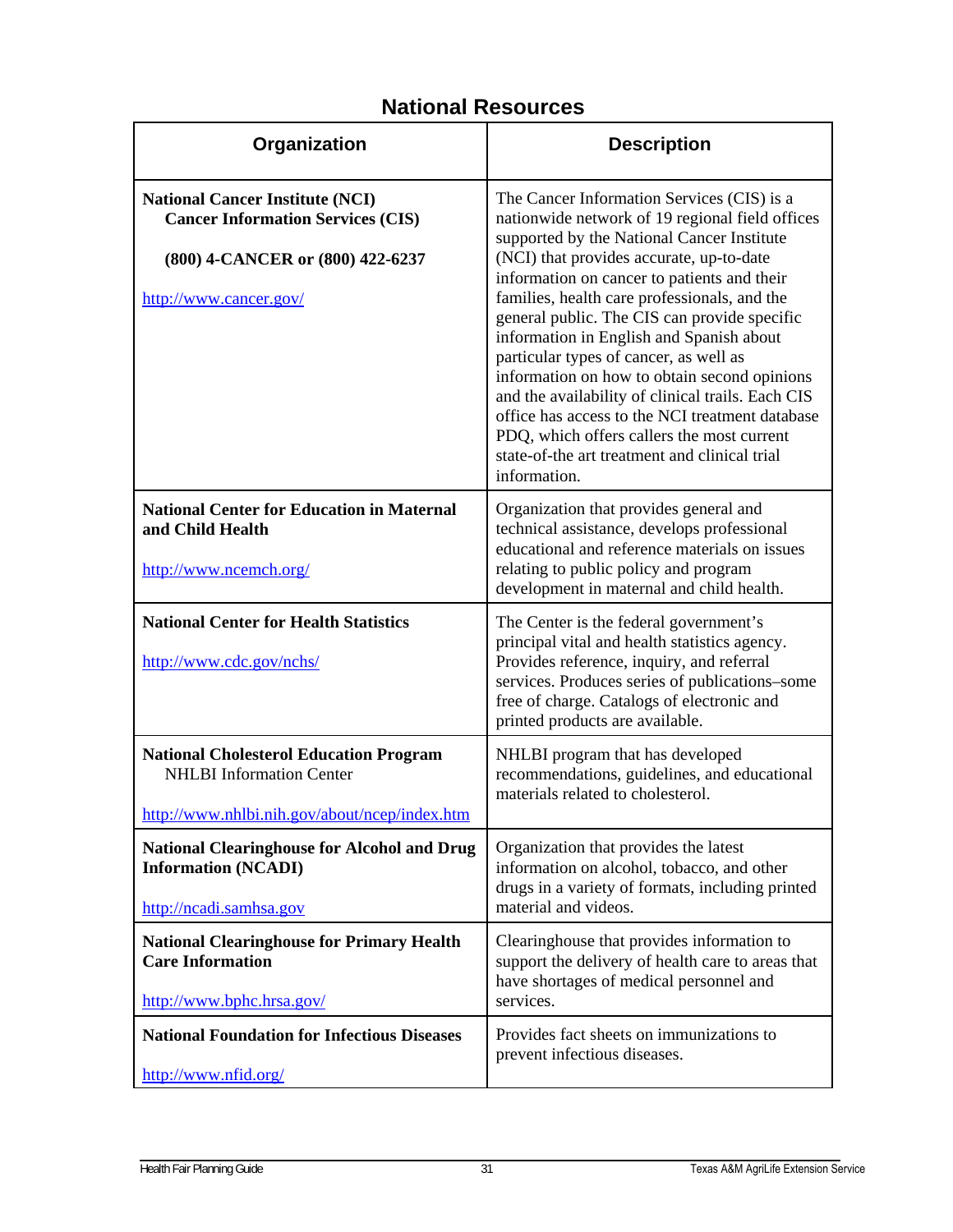| Organization                                                                                                     | <b>Description</b>                                                                                                                                                                                                                                                                                                                                                                                                                                                                                                                |
|------------------------------------------------------------------------------------------------------------------|-----------------------------------------------------------------------------------------------------------------------------------------------------------------------------------------------------------------------------------------------------------------------------------------------------------------------------------------------------------------------------------------------------------------------------------------------------------------------------------------------------------------------------------|
| <b>National Council on Patient Information &amp;</b><br><b>Education</b><br>http://www.talkaboutrx.org/          | Council provides information on programs,<br>services, and materials that promote the safe<br>use of medicines.                                                                                                                                                                                                                                                                                                                                                                                                                   |
| <b>National Diabetes Education Program</b>                                                                       | Resources for people with diabetes and those                                                                                                                                                                                                                                                                                                                                                                                                                                                                                      |
| http://ndep.nih.gov                                                                                              | who work with them.                                                                                                                                                                                                                                                                                                                                                                                                                                                                                                               |
| <b>National Diabetes Information Clearinghouse</b><br>(NDIC)<br>http://diabetes.niddk.nih.gov                    | NDIC is an information and referral service of<br>the National Institute of Diabetes and Digestive<br>and Kidney Diseases, one of the National<br>Institutes of Health. The NDIC maintains a<br>database of patient and professional education<br>materials, from which literature searches are<br>generated.                                                                                                                                                                                                                     |
| <b>National Digestive Diseases Information</b><br><b>Clearinghouse (NDDIC)</b><br>http://digestive.niddk.nih.gov | The National Digestive Disease Information<br>Clearinghouse (NDDIC) is an information and<br>referral service of the National Institute of<br>Digestive and Kidney Disease, one of the<br>National Institutes of Health. It develops and<br>distributes publications about digestive<br>diseases, and provides referrals to digestive<br>diseases organizations, including support<br>groups. The NDDIC maintains a database of<br>patient and professional education materials,<br>from which literature searches are generated. |
| <b>National Eye Education Program</b><br>http://www.nei.nih.gov/                                                 | The National Eye Institute (NIH); implements<br>eye health education programs for the public<br>and health professionals, including national<br>campaigns and health education materials.                                                                                                                                                                                                                                                                                                                                         |
| <b>National Heart, Lung and Blood Institute</b><br>http://www.nhlbi.nih.gov/                                     | Organization that provides national leadership<br>for national programs and research related to<br>the cause, prevention, and treatment of<br>cardiovascular, pulmonary, and blood diseases<br>including high blood pressure, cholesterol,<br>peripheral artery disease, sleep apnea and<br>COPD; disseminates numerous educational<br>materials for the public and health<br>professionals.                                                                                                                                      |
| <b>National Highway Traffic Safety</b><br><b>Administration (NHTSA)</b><br>http://www.nhtsa.dot.gov/             | Agency provides brochures, flyers, statistical<br>reports, videotapes, and other information<br>about safety belts, car seats, pedestrian, bicycle<br>and motorcycle safety, and drunk and impaired<br>driving.                                                                                                                                                                                                                                                                                                                   |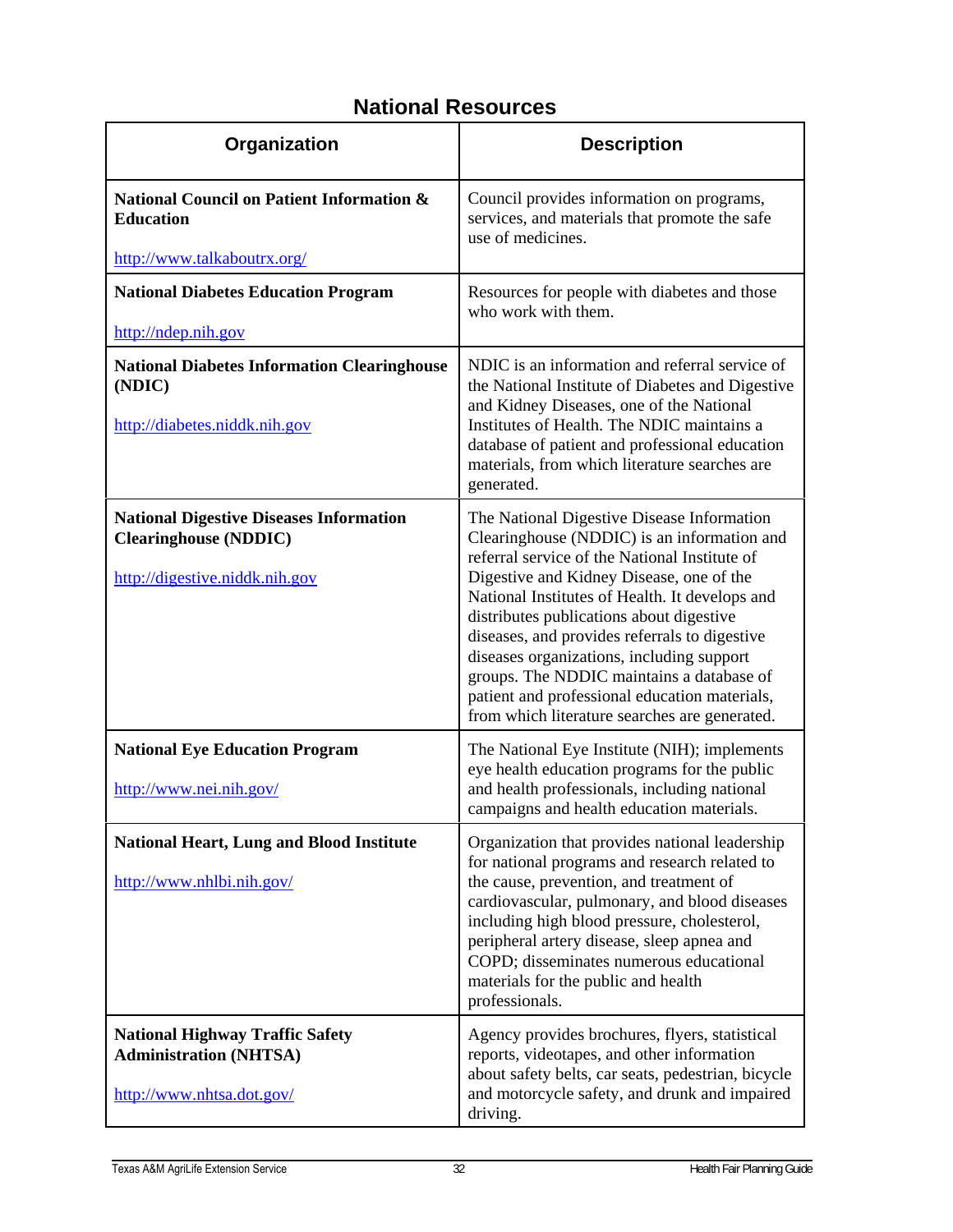| Organization                                                                                                                                         | <b>Description</b>                                                                                                                                                                                                                                                                                             |
|------------------------------------------------------------------------------------------------------------------------------------------------------|----------------------------------------------------------------------------------------------------------------------------------------------------------------------------------------------------------------------------------------------------------------------------------------------------------------|
| <b>National Information Center for Children</b><br>and Youth with Disabilities (NICHCY)<br>http://www.nichcy.org/                                    | NICHCY is an information clearinghouse that<br>provides information on disabilities and<br>disability-related issues. Children and youth<br>with disabilities are their special focus.                                                                                                                         |
| <b>National Institute on Deafness and Other</b><br><b>Communications Disorders</b><br>http://www.nidcd.nih.gov/                                      | Agency provides information for health<br>professionals, patients, industry, and the public<br>on deafness and other communication<br>disorders.                                                                                                                                                               |
| <b>National Institutes of Health (NIH)</b><br>http://health.nih.gov/                                                                                 | Division of NIH that provides information on<br>selected health topics.                                                                                                                                                                                                                                        |
| <b>National Institute of Neurological Disorders</b><br>& Stroke<br>http://www.ninds.nih.gov/                                                         | Organization that disseminates information on<br>the causes, prevention, diagnosis, and treatment<br>of neurological disorders and stroke.                                                                                                                                                                     |
| <b>National Osteoporosis Foundation</b><br>http://www.nof.org/                                                                                       | Non-profit organization that provides resource<br>materials on osteoporosis for health care<br>professionals and the public.                                                                                                                                                                                   |
| <b>Homelessness Resource Center - Substance</b><br><b>Abuse and Mental Health Services</b><br><b>Administration</b><br>http://www.nrchmi.samhsa.gov/ | Center that provides information and technical<br>assistance concerning the needs of homeless<br>people with substance abuse and mental health<br>issues.                                                                                                                                                      |
| <b>National Safety Council</b><br>http://www.nsc.org/                                                                                                | Mission is to educate and groups to adopt<br>safety, health, and environmental policies,<br>practices, and procedures that prevent and<br>mitigate human suffering and economic losses<br>arising from preventable causes. Good source<br>of prevention fact sheets.                                           |
| <b>National Stroke Association</b><br>http://www.stroke.org/                                                                                         | Non-profit organization that serves as an<br>advocate for stroke prevention, rehabilitation,<br>research, and survivor support; offers a wide<br>selection of materials including videotapes,<br>audiotapes, journals, brochures, and booklets<br>for continuing education, staff training, and the<br>public. |
| <b>National Health Information Center</b><br>http://www.health.gov/nhic/<br>http://www.healthfinder.gov                                              | Provides health information and referral to<br>national organizations for health-related<br>information.                                                                                                                                                                                                       |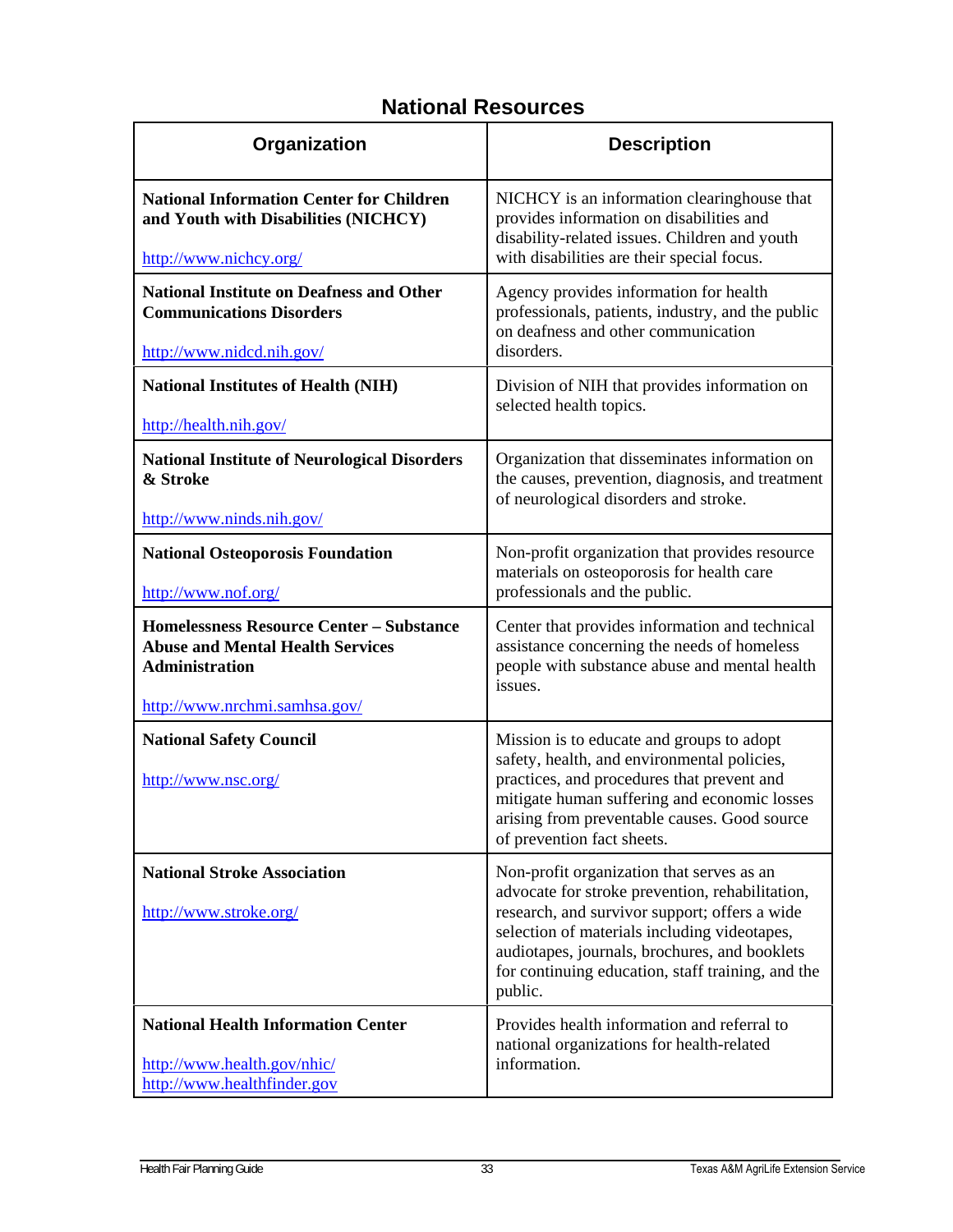| Organization                                                                                             | <b>Description</b>                                                                                                                                                                                                                                          |
|----------------------------------------------------------------------------------------------------------|-------------------------------------------------------------------------------------------------------------------------------------------------------------------------------------------------------------------------------------------------------------|
| <b>Office of Minority Health</b><br>http://www.omhrc.gov/                                                | A national resource and referral service<br>providing health-related information, resources,<br>publications, and a database. Open Monday<br>through Friday, 9:00 a.m. - 5:00 p.m.; a<br>bilingual staff is available to service Spanish<br>speaking calls. |
| <b>Planned Parenthood</b><br>http://www.plannedparenthood.org/                                           | Non-profit organization that provides family<br>planning, reproductive health care; provides<br>educational programs and materials; maintains<br>resource library; provides professional staff<br>training on sexuality education.                          |
| <b>President's Council on Physical Fitness and</b><br><b>Sports</b><br>http://www.fitness.gov/           | Organization that offers Presidential fitness<br>awards and pamphlets on exercise, school<br>physical education, corporate fitness, and other<br>fitness topics.                                                                                            |
| The Substance Abuse & Mental Health<br><b>Services Administration (SAMHSA)</b><br>http://www.samhsa.gov/ | Government agency that provides education on<br>alcohol, drug abuse, and mental health.                                                                                                                                                                     |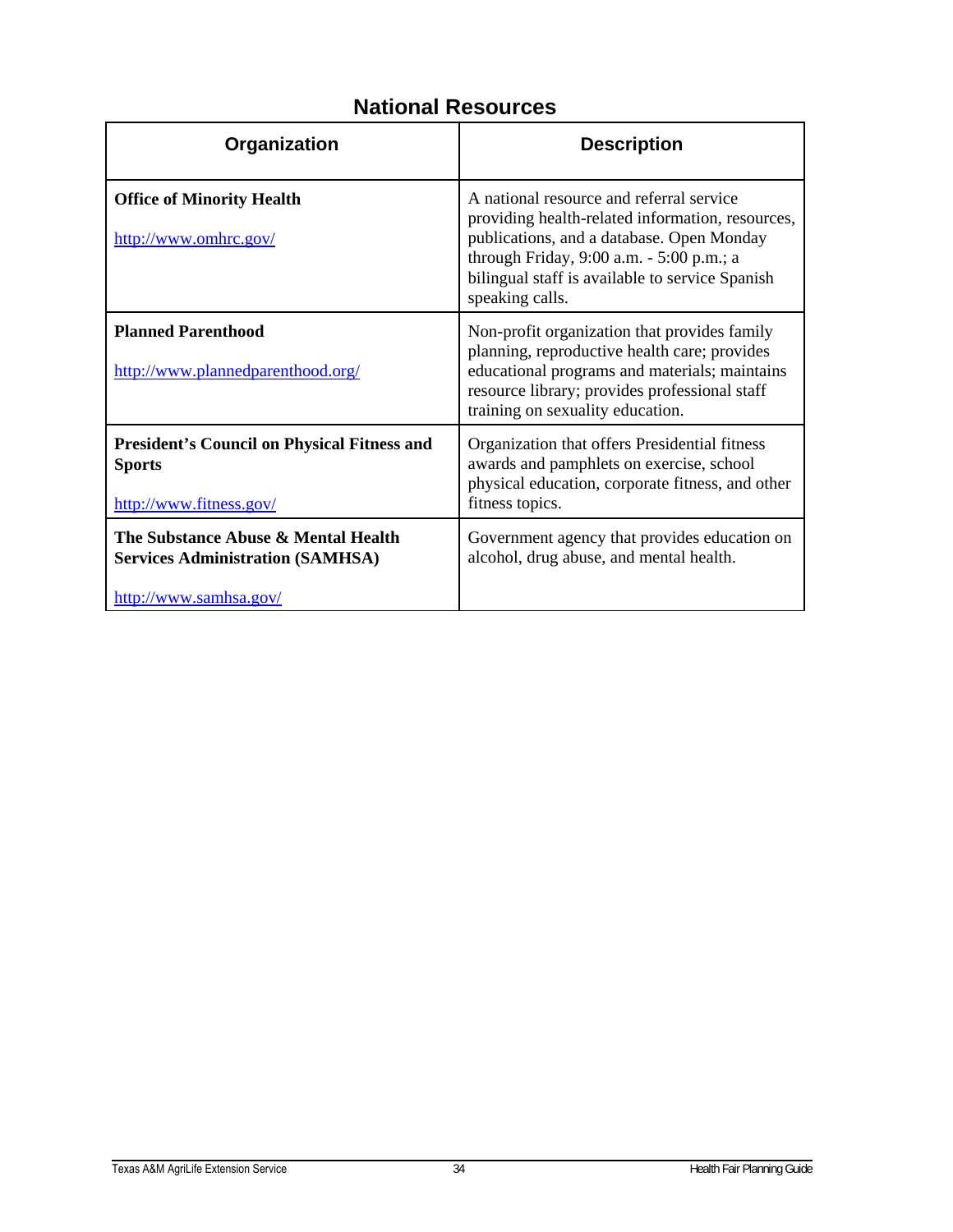

## **Exhibitor's Evaluation**

| Exhibitor/Organization | Booth number |
|------------------------|--------------|
| Your name              | Phone number |

1. Please rate the following aspects of the \_\_\_\_\_\_\_\_\_\_\_\_\_\_\_\_\_\_\_ County Health Fair.

|                                     | <b>Excellent</b> | Fair | Poor |  |
|-------------------------------------|------------------|------|------|--|
| Attendance                          |                  |      |      |  |
| Pre-planning                        |                  |      |      |  |
| Management                          |                  |      |      |  |
| Facilities                          |                  |      |      |  |
| Location of booth                   |                  |      |      |  |
| Booth space                         |                  |      |      |  |
| Publicity                           |                  |      |      |  |
| Comments or suggestions for change: |                  |      |      |  |
|                                     |                  |      |      |  |
|                                     |                  |      |      |  |
|                                     |                  |      |      |  |
|                                     |                  |      |      |  |
|                                     |                  |      |      |  |
|                                     |                  |      |      |  |

2. If another Health Fair was held, would you participate? Yes  $\square$  No  $\square$ 

3. Please estimate the number of participants you actually talked with.

4. Please estimate the number of publications handed out from your booth.

Thank you for your participation.

Educational programs of the Texas A&M AgriLife Extension Service are open to all people without regard to race, color, sex, disability, religion, age, or national origin. The Texas A&M University System, U.S. Department of Agriculture, and the County Commissioners Courts of Texas Cooperating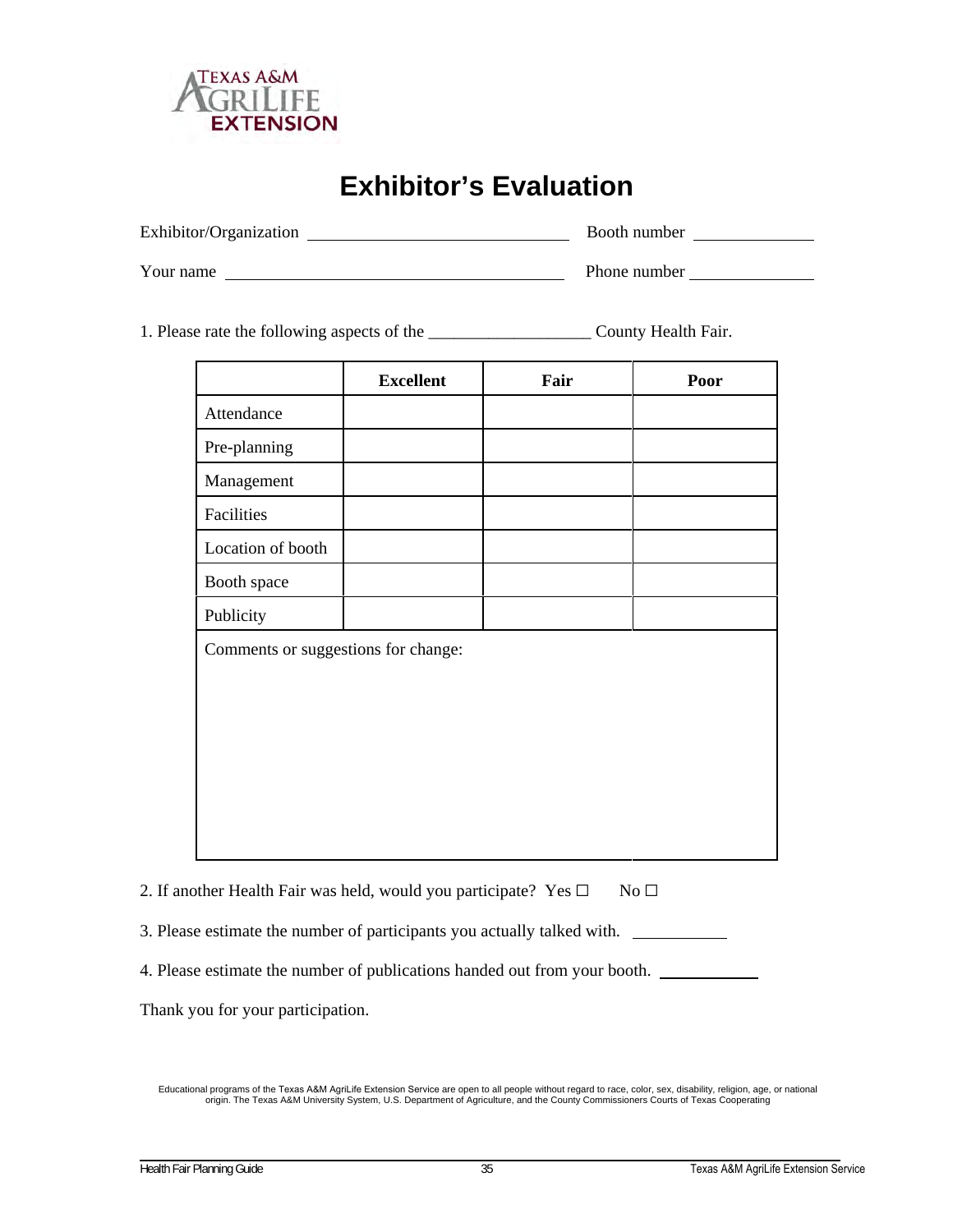#### Texas A&M AgriLife Extension Service 36 36 Health Fair Planning Guide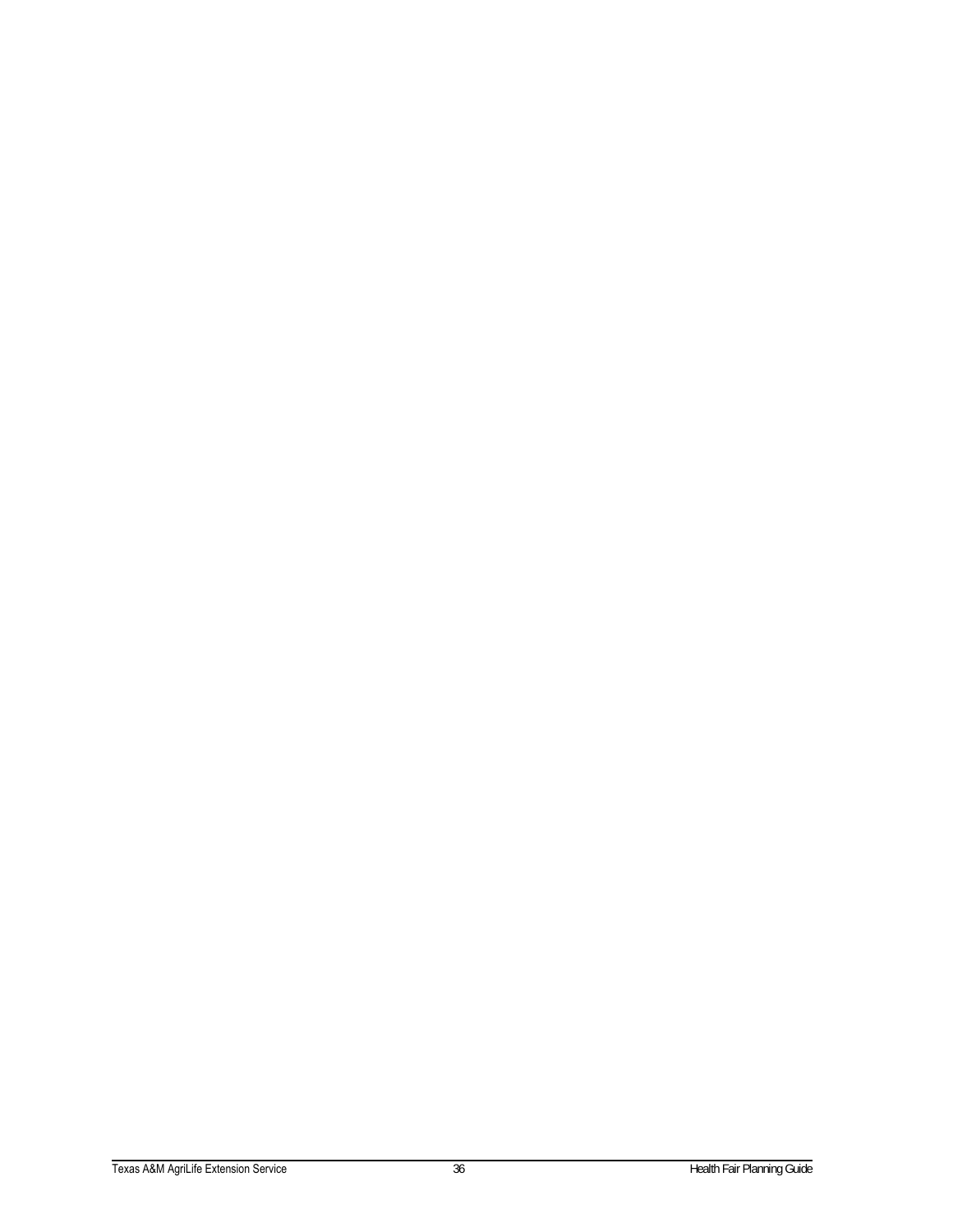

## **Evaluation of the Health Fair**

|                                                                                                                                                                    | Thank you for participating in the Health Fair. In order to plan for future events, we would<br>appreciate answers to the following questions:                                                                                                                                                                                                                                                                                                                                                                                 |  |                             |             |
|--------------------------------------------------------------------------------------------------------------------------------------------------------------------|--------------------------------------------------------------------------------------------------------------------------------------------------------------------------------------------------------------------------------------------------------------------------------------------------------------------------------------------------------------------------------------------------------------------------------------------------------------------------------------------------------------------------------|--|-----------------------------|-------------|
| 1.                                                                                                                                                                 | How would you rate the Health Fair in general? Excellent $\square$ Fair $\square$                                                                                                                                                                                                                                                                                                                                                                                                                                              |  |                             | Poor $\Box$ |
|                                                                                                                                                                    | Comments Comments                                                                                                                                                                                                                                                                                                                                                                                                                                                                                                              |  |                             |             |
| 2.                                                                                                                                                                 | Do you plan any changes in the things you normally do as a result of anything you learned or<br>participated in at the Health Fair, such as taking a class or stopping smoking?                                                                                                                                                                                                                                                                                                                                                |  |                             |             |
|                                                                                                                                                                    | Yes $\Box$<br>No <sub>1</sub>                                                                                                                                                                                                                                                                                                                                                                                                                                                                                                  |  |                             |             |
|                                                                                                                                                                    | Comments Comments                                                                                                                                                                                                                                                                                                                                                                                                                                                                                                              |  |                             |             |
| 3.<br>How do you plan on using any of the Health Fair information received today? Please check all<br>the ways you plan to use the information you received today. |                                                                                                                                                                                                                                                                                                                                                                                                                                                                                                                                |  |                             |             |
|                                                                                                                                                                    | $\Box$ I do not plan to use the information.<br>$\Box$ I plan to read pamphlets for my own benefit.<br>$\Box$ I plan to share information with friends, relatives, or neighbors.<br>If so, how many?<br>$\Box$ I plan to see a doctor.<br>$\Box$ I found that I had a health problem I did not know about before.<br>$\Box$ I found that someone in my family had a health problem we did not know about before.<br>$\Box$ I learned about one or more health agencies and their services that I did not know about<br>before. |  |                             |             |
| 4.                                                                                                                                                                 | List your favorite exhibitors/booths/activities and speakers.                                                                                                                                                                                                                                                                                                                                                                                                                                                                  |  |                             |             |
|                                                                                                                                                                    | My favorite exhibitors/booths/activities                                                                                                                                                                                                                                                                                                                                                                                                                                                                                       |  | <b>My favorite speakers</b> |             |
|                                                                                                                                                                    |                                                                                                                                                                                                                                                                                                                                                                                                                                                                                                                                |  |                             |             |
|                                                                                                                                                                    |                                                                                                                                                                                                                                                                                                                                                                                                                                                                                                                                |  |                             |             |

5. Why did you come to the Health Fair? Check all that apply.

| Free $\square$<br>Convenient $\square$ | Curious about health $\Box$ | Felt badly recently $\Box$ |
|----------------------------------------|-----------------------------|----------------------------|
| My school came $\square$               | My family came $\Box$       | I was at the fair $\Box$   |
| Other                                  |                             |                            |

6. How did you hear about the Health Fair?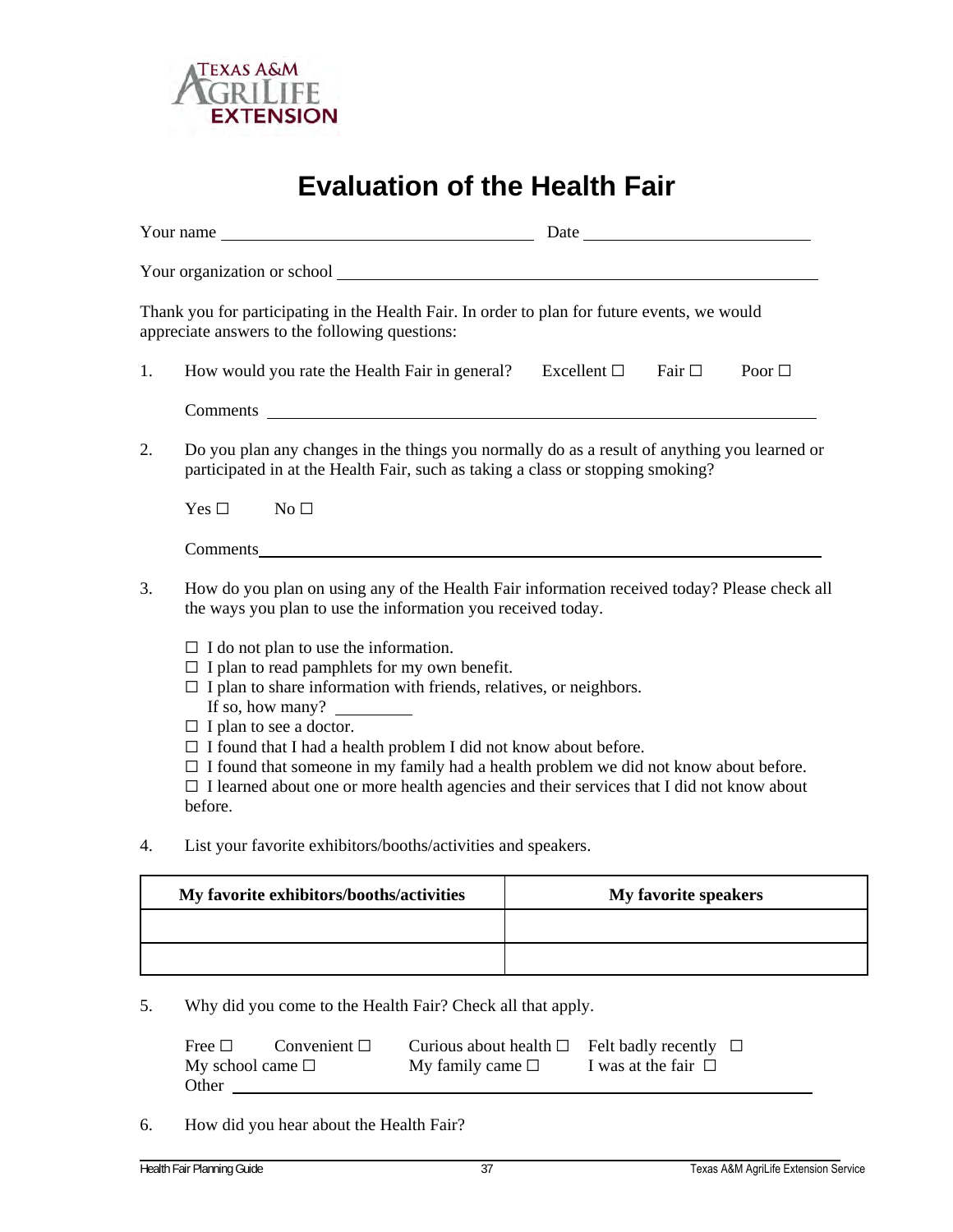|     |                                                                                                                                               | Do not remember                       |  |  |
|-----|-----------------------------------------------------------------------------------------------------------------------------------------------|---------------------------------------|--|--|
|     |                                                                                                                                               |                                       |  |  |
| 7.  | Other<br>Screenings, etc., I had today:                                                                                                       |                                       |  |  |
|     | <b>Blood Pressure</b>                                                                                                                         | <b>Flu Shots</b>                      |  |  |
|     | <b>Blood Sugar</b>                                                                                                                            | <b>Healthy Heart Evaluation</b>       |  |  |
|     | Cholesterol                                                                                                                                   | Helicopter Tour                       |  |  |
|     | <b>Diabetes Education</b>                                                                                                                     |                                       |  |  |
|     | $\mathcal{L} = \{ \mathcal{L} \}$<br>Donated Blood                                                                                            | <b>Hearing Screening</b><br>Mammogram |  |  |
|     |                                                                                                                                               |                                       |  |  |
|     | Donated Eye Glasses<br>_____                                                                                                                  | <b>PSA</b> Testing                    |  |  |
|     | <b>EMS</b> Ambulance Tour<br>$\overline{\phantom{a}}$                                                                                         | Skin/Mole Screening                   |  |  |
|     | Eye Screening                                                                                                                                 |                                       |  |  |
| 8.  | If you had an abnormality detected through screening, do you plan on getting a follow-up<br>examination? Yes ______<br>$No$ <sub>______</sub> |                                       |  |  |
| 9.  | I would attend a Health Fair next year. Yes _____                                                                                             |                                       |  |  |
| 10. | Topics I would like to see at the next Health Fair:                                                                                           |                                       |  |  |
|     |                                                                                                                                               |                                       |  |  |
|     |                                                                                                                                               |                                       |  |  |
|     |                                                                                                                                               |                                       |  |  |
|     |                                                                                                                                               |                                       |  |  |
| 11. | General comments and suggestions (bad and good equally welcome).                                                                              |                                       |  |  |
|     |                                                                                                                                               |                                       |  |  |
|     |                                                                                                                                               |                                       |  |  |
|     |                                                                                                                                               |                                       |  |  |
|     |                                                                                                                                               |                                       |  |  |
| 12. | Optional (so we can get further information from you about the above, if needed):                                                             |                                       |  |  |
|     |                                                                                                                                               |                                       |  |  |
|     |                                                                                                                                               |                                       |  |  |
|     | Office Phone #                                                                                                                                |                                       |  |  |
|     | Thank you for your help!                                                                                                                      |                                       |  |  |

Educational programs of the Texas A&M AgriLife Extension Service are open to all people without regard to race, color, sex, disability, religion, age, or national<br>origin. The Texas A&M University System, U.S. Department of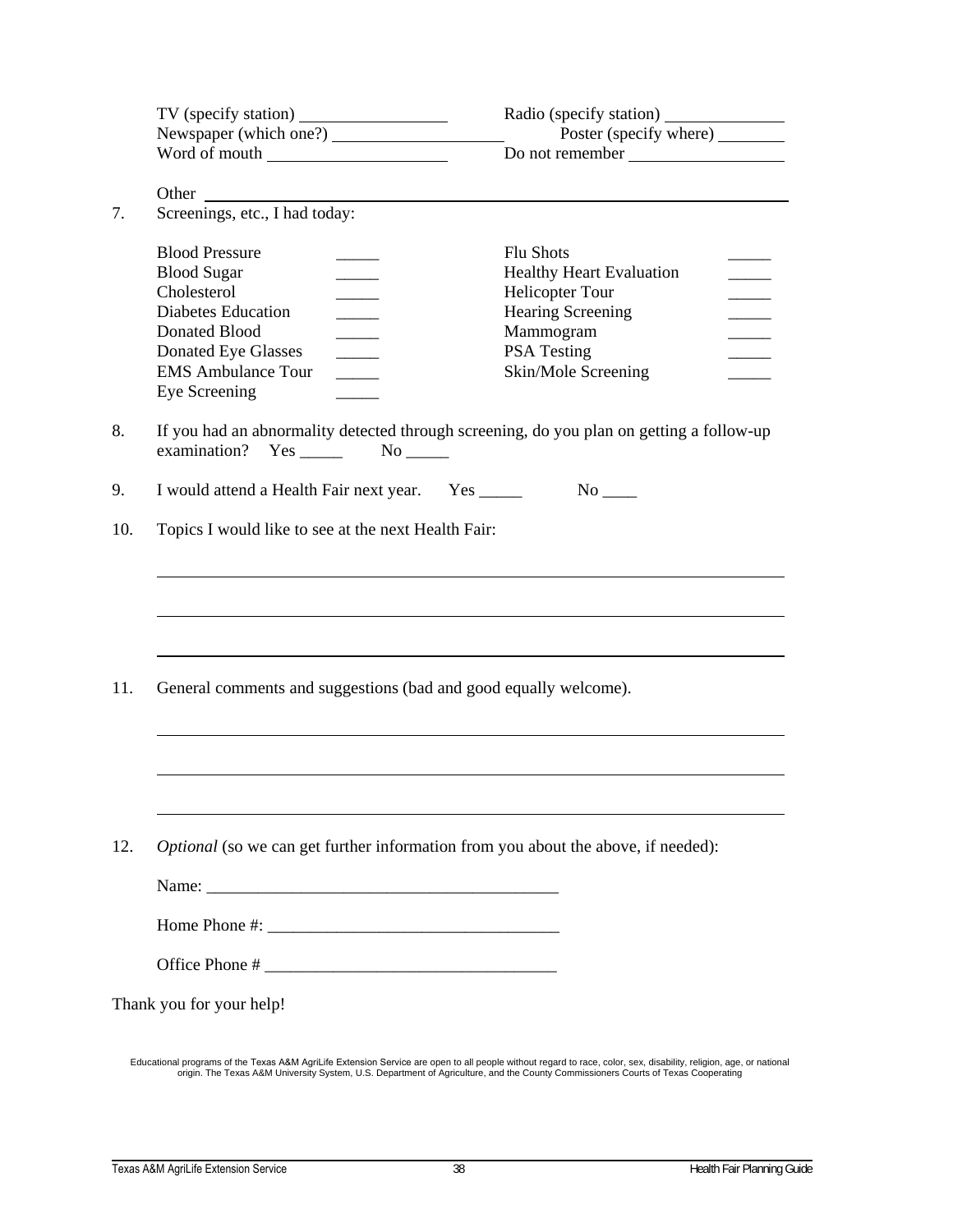## **WAIST-TO-HIP RATIO**

**is**

**Waist Measurement**

**\_\_\_\_\_\_\_\_\_\_\_\_\_\_\_\_\_\_\_\_\_\_\_\_\_\_\_\_\_\_\_\_\_\_**

## **Hip Measurement**

**For Women: If the waist-to-hip ratio is .85 or higher, lose weight. For example: Your waist measures 36 inches. Your hips measure 40 inches.**

**Waist-to-Hip Ratio is 36 ÷ 40 = .90**

**.90 is higher than .85 — You should lose some weight.**

**For Men: If the waist-to-hip ratio is 1.0 or higher, lose weight. For Example: Your waist measures 40 inches. Your hips measure 38 inches.**

**Waist-to-Hip Ratio is 40 ÷ 38 = 1.05**

**1.05 is higher than 1.0 — You should lose some weight.**